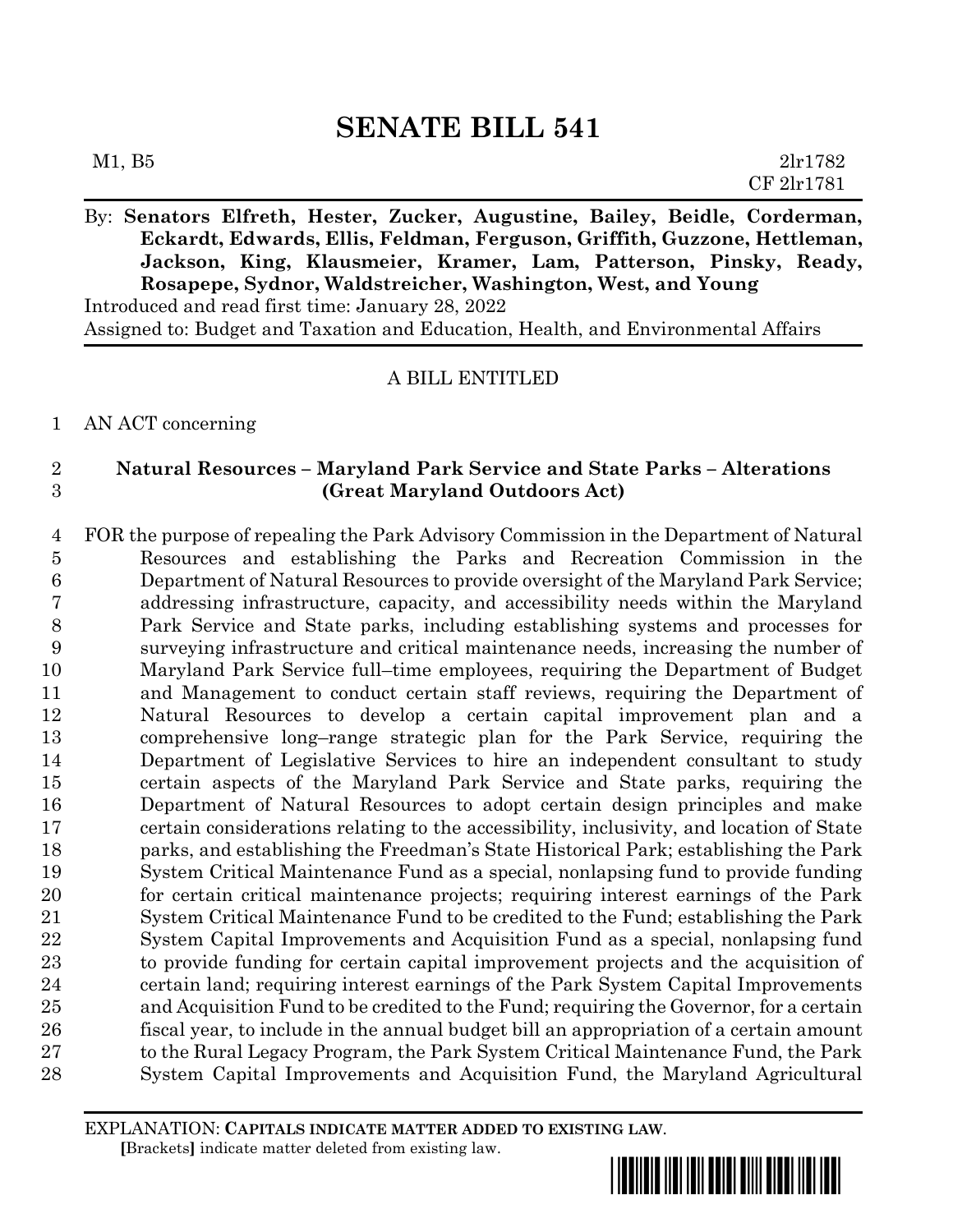- Land Preservation Fund, and the Maryland Agricultural and Resource–Based Industry Development Corporation; and generally relating to the Maryland Park
- Service.
- BY repealing and reenacting, with amendments,
- Article Natural Resources
- Section 5–204 and 5–9A–01
- Annotated Code of Maryland
- (2018 Replacement Volume and 2021 Supplement)
- BY adding to
- Article Natural Resources
- Section 5–210.1, 5–220, and 5–221; 5–2A–01 through 5–2A–05 to the under the new subtitle "Subtitle 2A. Maryland Park Service"; and 5–1012
- Annotated Code of Maryland
- (2018 Replacement Volume and 2021 Supplement)
- BY repealing and reenacting, without amendments,
- Article Agriculture
- Section 2–505(a) and (b)
- Annotated Code of Maryland
- (2016 Replacement Volume and 2021 Supplement)
- BY adding to
- Article Agriculture
- Section 2–505(i)
- Annotated Code of Maryland
- (2016 Replacement Volume and 2021 Supplement)
- BY repealing and reenacting, without amendments,
- Article Economic Development
- 27 Section  $10-501(a)$  and (f)
- Annotated Code of Maryland
- (2018 Replacement Volume and 2021 Supplement)
- BY repealing and reenacting, with amendments,
- Article Economic Development
- Section 10–523(a)
- Annotated Code of Maryland
- (2018 Replacement Volume and 2021 Supplement)
- BY repealing and reenacting, without amendments,
- Article State Finance and Procurement
- Section 6–226(a)(2)(i)
- Annotated Code of Maryland
- (2021 Replacement Volume)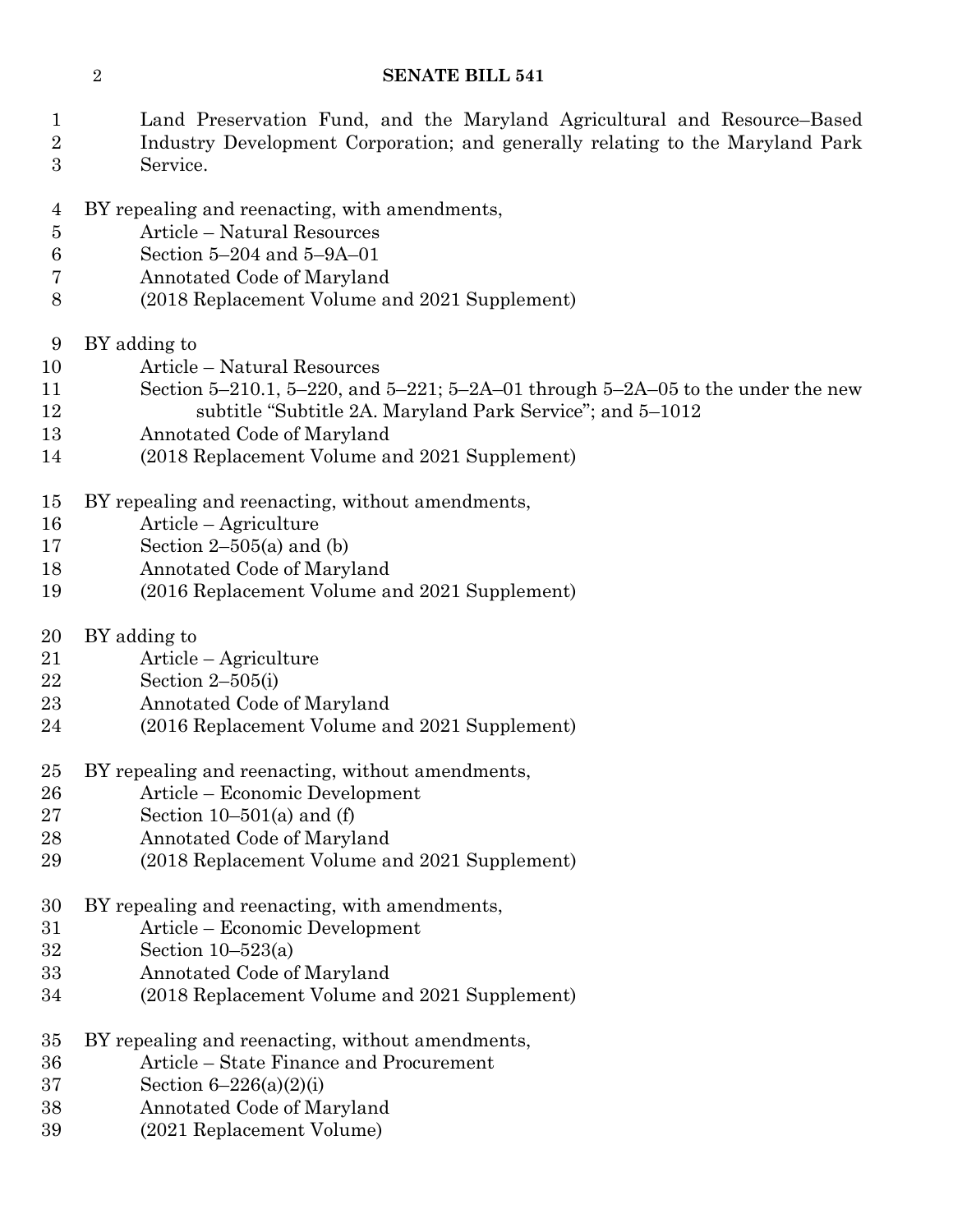BY repealing and reenacting, with amendments,

| $\sqrt{2}$       | Article – State Finance and Procurement                                                                          |  |  |  |  |  |  |  |
|------------------|------------------------------------------------------------------------------------------------------------------|--|--|--|--|--|--|--|
| $\boldsymbol{3}$ | Section $6-226(a)(2)(ii)144$ , and 145, and 13-109                                                               |  |  |  |  |  |  |  |
| 4                | Annotated Code of Maryland                                                                                       |  |  |  |  |  |  |  |
| $\overline{5}$   | (2021 Replacement Volume)                                                                                        |  |  |  |  |  |  |  |
| 6                | BY adding to                                                                                                     |  |  |  |  |  |  |  |
| $\overline{7}$   | Article – State Finance and Procurement                                                                          |  |  |  |  |  |  |  |
| $8\,$            | Section $6-226(a)(2)(ii)146$ . and 147.                                                                          |  |  |  |  |  |  |  |
| 9                | Annotated Code of Maryland                                                                                       |  |  |  |  |  |  |  |
| 10               | (2021 Replacement Volume)                                                                                        |  |  |  |  |  |  |  |
| 11               | BY repealing and reenacting, with amendments,                                                                    |  |  |  |  |  |  |  |
| 12               | Article – Tax – Property                                                                                         |  |  |  |  |  |  |  |
| 13               | Section $13-209(g)$                                                                                              |  |  |  |  |  |  |  |
| 14               | Annotated Code of Maryland                                                                                       |  |  |  |  |  |  |  |
| 15               | (2019 Replacement Volume and 2021 Supplement)                                                                    |  |  |  |  |  |  |  |
| 16               | BY repealing and reenacting, with amendments,                                                                    |  |  |  |  |  |  |  |
| 17               | Article – Labor and Employment                                                                                   |  |  |  |  |  |  |  |
| 18               | Section 9-207 and 9-503                                                                                          |  |  |  |  |  |  |  |
| 19               | Annotated Code of Maryland                                                                                       |  |  |  |  |  |  |  |
| 20               | (2016 Replacement Volume and 2021 Supplement)                                                                    |  |  |  |  |  |  |  |
| 21               | BY repealing and reenacting, with amendments,                                                                    |  |  |  |  |  |  |  |
| $\bf{22}$        | Article - Tax - General                                                                                          |  |  |  |  |  |  |  |
| 23               | Section 10-209                                                                                                   |  |  |  |  |  |  |  |
| 24               | Annotated Code of Maryland                                                                                       |  |  |  |  |  |  |  |
| 25               | (2016 Replacement Volume and 2021 Supplement)                                                                    |  |  |  |  |  |  |  |
| 26               | SECTION 1. BE IT ENACTED BY THE GENERAL ASSEMBLY OF MARYLAND,                                                    |  |  |  |  |  |  |  |
| 27               | That the Laws of Maryland read as follows:                                                                       |  |  |  |  |  |  |  |
| 28               | <b>Article - Natural Resources</b>                                                                               |  |  |  |  |  |  |  |
| 29               | $5 - 204$ .                                                                                                      |  |  |  |  |  |  |  |
| 30               | There is a Sustainable Forestry Council in the Department.<br>(a)<br>(1)                                         |  |  |  |  |  |  |  |
| 31<br>32         | (2)<br>The purpose of the Council is to advise the Department on all matters<br>related to:                      |  |  |  |  |  |  |  |
| 33               | Sustainable forestry management in the State;<br>(i)                                                             |  |  |  |  |  |  |  |
| 34<br>35         | The expenditure of funds from the Mel Noland Woodland<br>(ii)<br>Incentives Fund under $\S$ 5–307 of this title; |  |  |  |  |  |  |  |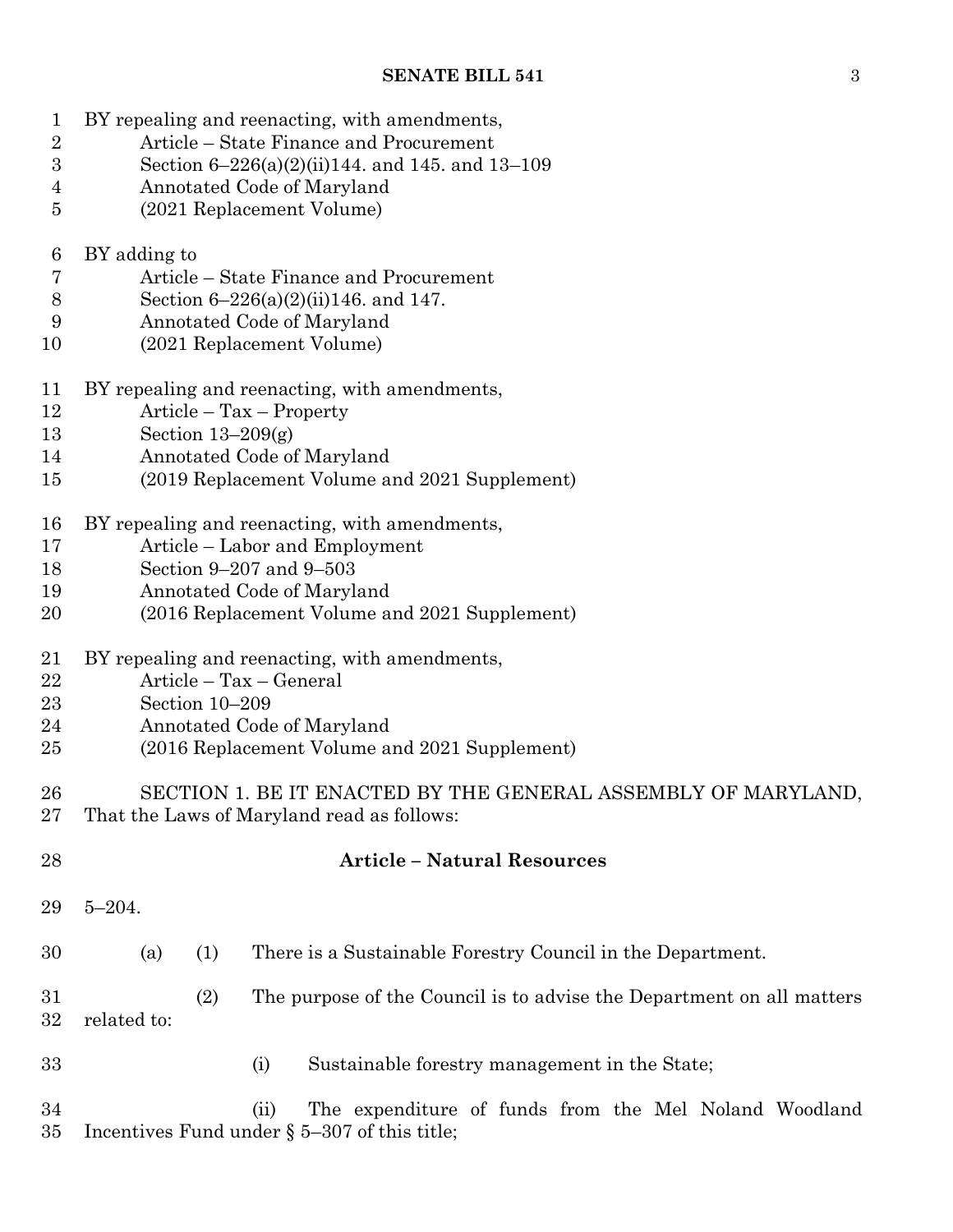(iii) Existing regulatory and statutory policies that are perceived as economic barriers to a viable forest products industry; (iv) New markets to enhance forest health, including renewable energy development through biomass energy, to offset fossil fuel consumption and reduce greenhouse gas emissions; (v) Creative strategies to help privately owned forest lands better compete with real estate market values that are driving forest conversion and fragmentation; (vi) The means to promote forest–based economies and processing capability that contribute to economic and employment growth; and (vii) Assigning a nutrient efficiency benefit to forest stewardship plans and other forest conservation management plans that can be measurably tracked and reported by the number of forested acres covered by the plans. (b) **[**There is a Park Advisory Commission in the Department. (c)**]** (1) The Sustainable Forestry Council shall have 9 members. (2) Members of the Council shall be appointed by the Governor, with the advice of the Secretary, to serve at the pleasure of the Governor. **[**(d) (1) The Park Advisory Commission shall have 12 members. (2) Members of the Park Advisory Commission shall be appointed by the Governor, with the advice of the Secretary, to serve at the pleasure of the Governor.**] 5–210.1. (A) THE DEPARTMENT SHALL COORDINATE WITH THE DEPARTMENT OF GENERAL SERVICES TO: (1) DEVELOP AN ELECTRONIC ASSET MANAGEMENT SYSTEM FOR ITS INFRASTRUCTURE, INCLUDING: (I) A LIST OF MAINTENANCE PROJECTS AT EACH SITE; AND (II) THE STATUS OF EACH MAINTENANCE PROJECT;**

 **(2) DEVELOP A FACILITY CONDITION INDEX ASSESSMENT PROCESS FOR ALL PARK SERVICE SITES, MODELED AFTER THE NATIONAL PARK SERVICE'S FACILITY CONDITION INDEX; AND**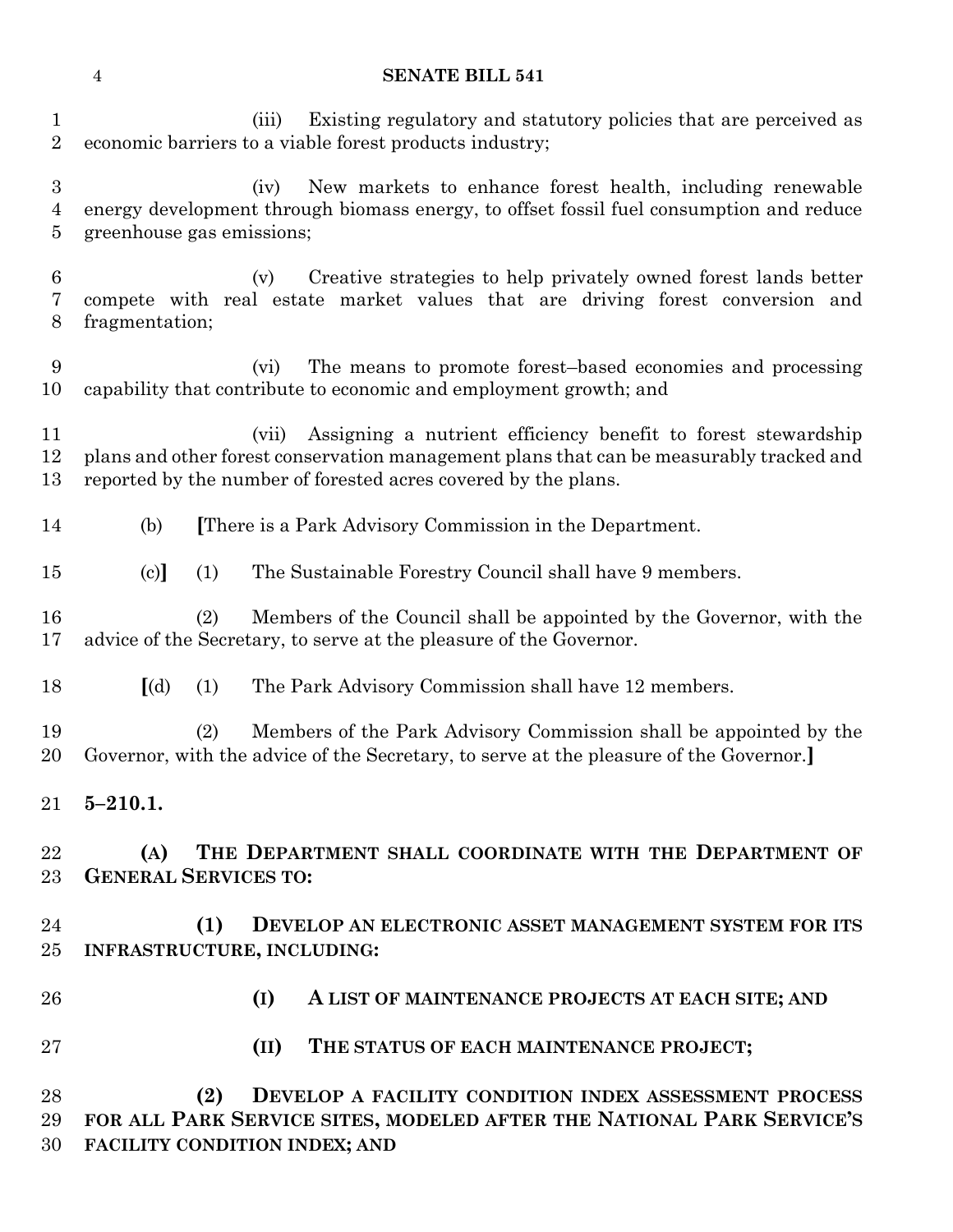**(3) ESTABLISH A DEDICATED ASSET EVALUATION TEAM TO: (I) ASSESS THE CONDITION OF MARYLAND PARK SERVICE SITES; AND (II) UPDATE INDIVIDUAL FACILITY CONDITION INDICES ON AN ONGOING BASIS. (B) WHEN DETERMINING WHETHER TO REPAIR OR REPLACE INFRASTRUCTURE WITH SUSTAINABLE TECHNOLOGY, THE DEPARTMENT SHALL CONSIDER HOW THE REPLACEMENT VALUE OF AN ASSET WILL CHANGE IF ONLY SUSTAINABLE TECHNOLOGY IS USED, INCLUDING ANY ONGOING COST SAVINGS. (C) (1) THE DEPARTMENT SHALL: (I) TAKE INVENTORY OF ALL STATE LAND MANAGED BY THE DEPARTMENT, INCLUDING: 1. ACREAGE; 2. ANY STRUCTURES ON EACH PROPERTY; AND 3. THE USE OF EACH PROPERTY; (II) DEVELOP A MAINTENANCE PROJECT PRIORITIZATION PROCESS MODELED AFTER THE NATIONAL PARK SERVICE'S ASSET PRIORITY INDEX; AND (III) DEVELOP AND PUBLISH ON ITS WEBSITE A LIST OF MAINTENANCE PROJECTS IN EVERY UNIT OF THE STATE PARK SYSTEM THAT ARE EXPECTED TO COST MORE THAN \$25,000. (2) (I) THE DEPARTMENT SHALL CONDUCT A SYSTEMWIDE SURVEY OF HISTORICAL AND CULTURAL RESOURCES, INCLUDING AN ESTIMATION OF RESTORATION AND MAINTENANCE COSTS. (II) THE DEPARTMENT MAY NOT DELAY THE PRESERVATION AND RESTORATION OF HISTORICAL AND CULTURAL RESOURCES WHILE CONDUCTING THE SYSTEMWIDE SURVEY.**

**5–220.**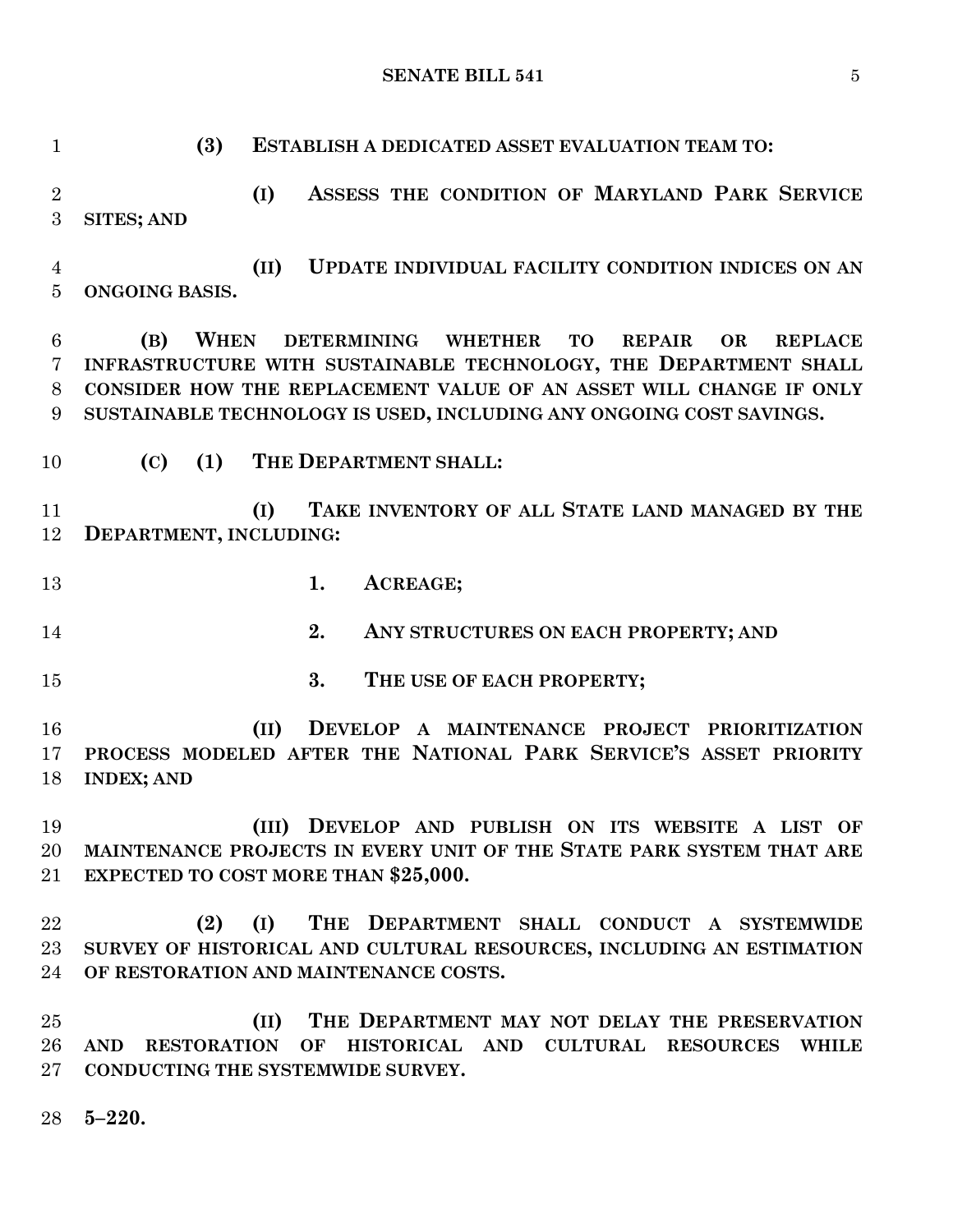**(A) IN THIS SECTION, "FUND" MEANS THE PARK SYSTEM CRITICAL MAINTENANCE FUND.**

**(B) THERE IS A PARK SYSTEM CRITICAL MAINTENANCE FUND.**

 **(C) THE PURPOSE OF THE FUND IS TO PROVIDE FUNDING FOR COMPLETING STATE PROJECTS THAT ADDRESS CRITICAL MAINTENANCE CONCERNS ON LANDS MANAGED BY THE DEPARTMENT FOR PUBLIC PURPOSES.**

**(D) THE SECRETARY SHALL ADMINISTER THE FUND.**

 **(E) (1) THE FUND IS A SPECIAL, NONLAPSING FUND THAT IS NOT SUBJECT TO § 7–302 OF THE STATE FINANCE AND PROCUREMENT ARTICLE.**

 **(2) THE STATE TREASURER SHALL HOLD THE FUND SEPARATELY, AND THE COMPTROLLER SHALL ACCOUNT FOR THE FUND.**

**(F) THE FUND CONSISTS OF:**

 **(1) REVENUE DISTRIBUTED TO THE FUND UNDER § 13–209(G) OF THE TAX – PROPERTY ARTICLE;**

- **(2) MONEY APPROPRIATED IN THE STATE BUDGET TO THE FUND;**
- **(3) INTEREST EARNINGS; AND**

 **(4) ANY OTHER MONEY FROM ANY OTHER SOURCE ACCEPTED FOR THE BENEFIT OF THE FUND.**

 **(G) THE FUND MAY BE USED ONLY FOR STATE PROJECTS THAT ADDRESS CRITICAL MAINTENANCE CONCERNS ON LANDS MANAGED BY THE DEPARTMENT FOR PUBLIC PURPOSES.**

 **(H) (1) THE STATE TREASURER SHALL INVEST THE MONEY OF THE FUND IN THE SAME MANNER AS OTHER STATE MONEY MAY BE INVESTED.**

 **(2) ANY INTEREST EARNINGS OF THE FUND SHALL BE CREDITED TO THE FUND.**

 **(I) EXPENDITURES FROM THE FUND MAY BE MADE ONLY IN ACCORDANCE WITH THE STATE BUDGET.**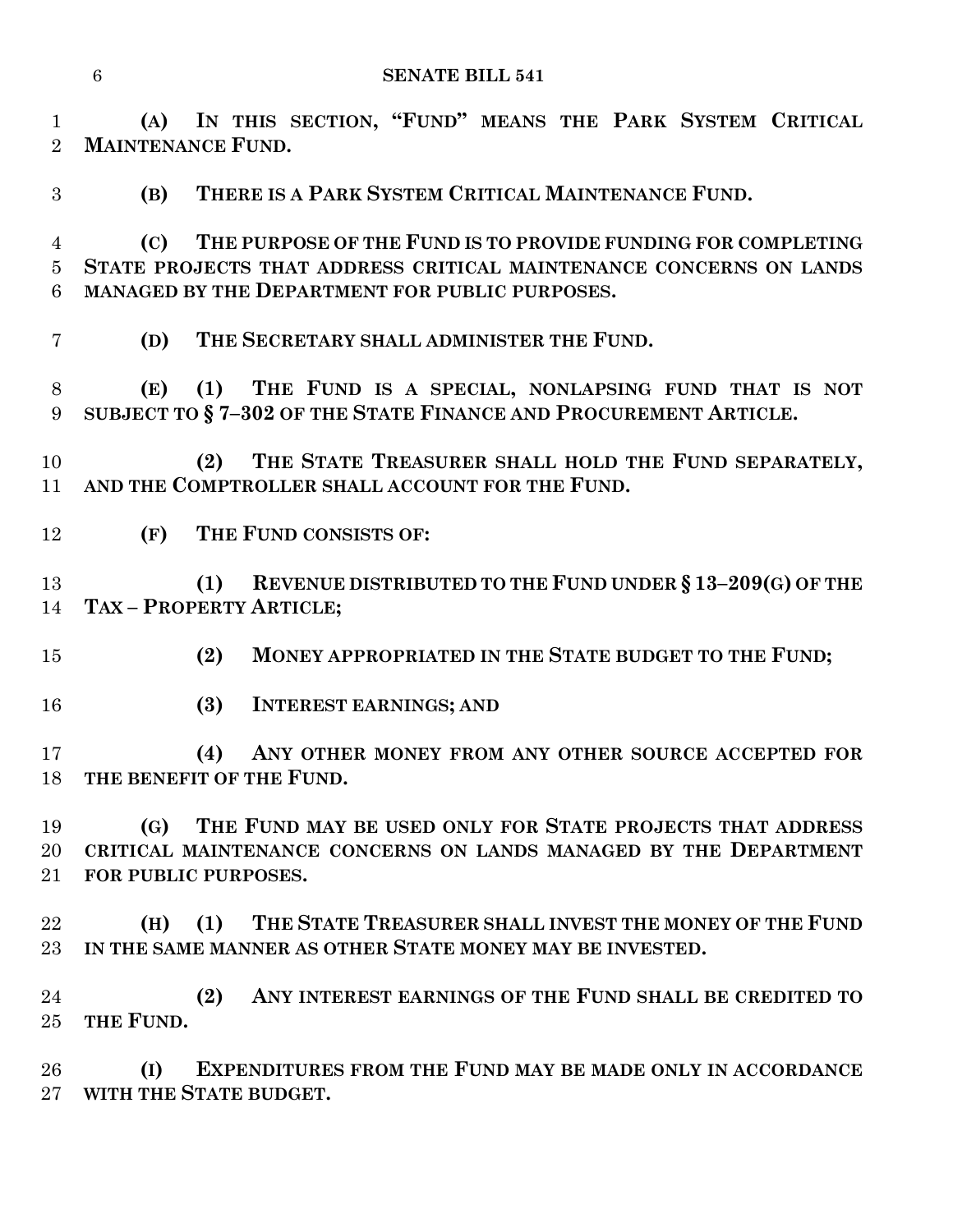**(J) MONEY EXPENDED FROM THE FUND FOR CRITICAL MAINTENANCE IN THE STATE'S PARKS IS SUPPLEMENTAL TO AND IS NOT INTENDED TO TAKE THE PLACE OF FUNDING THAT OTHERWISE WOULD BE APPROPRIATED FOR CRITICAL MAINTENANCE IN THE STATE'S PARKS.**

 **(K) (1) FOR FISCAL YEAR 2024 ONLY, THE GOVERNOR SHALL INCLUDE IN THE ANNUAL BUDGET BILL A GENERAL FUND APPROPRIATION IN THE AMOUNT OF \$80,000,000 TO THE FUND FOR STATE PROJECTS THAT ADDRESS CRITICAL MAINTENANCE CONCERNS ON LANDS MANAGED BY THE DEPARTMENT FOR PUBLIC PURPOSES.**

 **(2) THE DEPARTMENT SHALL EXPEND THE FUNDS ALLOCATED UNDER THIS SUBSECTION BEFORE JULY 1, 2026.**

**5–221.**

 **(A) IN THIS SECTION, "FUND" MEANS THE PARK SYSTEM CAPITAL IMPROVEMENTS AND ACQUISITION FUND.**

 **(B) THERE IS A PARK SYSTEM CAPITAL IMPROVEMENTS AND ACQUISITION FUND.**

**(C) THE PURPOSE OF THE FUND IS TO PROVIDE FUNDING FOR:**

 **(1) COMPLETING STATE PROJECTS RELATED TO CAPITAL IMPROVEMENTS ON LANDS MANAGED BY THE DEPARTMENT FOR PUBLIC PURPOSES; AND**

 **(2) ACQUIRING LAND TO BE MANAGED BY THE DEPARTMENT FOR PUBLIC PURPOSES.**

**(D) THE SECRETARY SHALL ADMINISTER THE FUND.**

 **(E) (1) THE FUND IS A SPECIAL, NONLAPSING FUND THAT IS NOT SUBJECT TO § 7–302 OF THE STATE FINANCE AND PROCUREMENT ARTICLE.**

 **(2) THE STATE TREASURER SHALL HOLD THE FUND SEPARATELY, AND THE COMPTROLLER SHALL ACCOUNT FOR THE FUND.**

**(F) THE FUND CONSISTS OF:**

**(1) MONEY APPROPRIATED IN THE STATE BUDGET TO THE FUND;**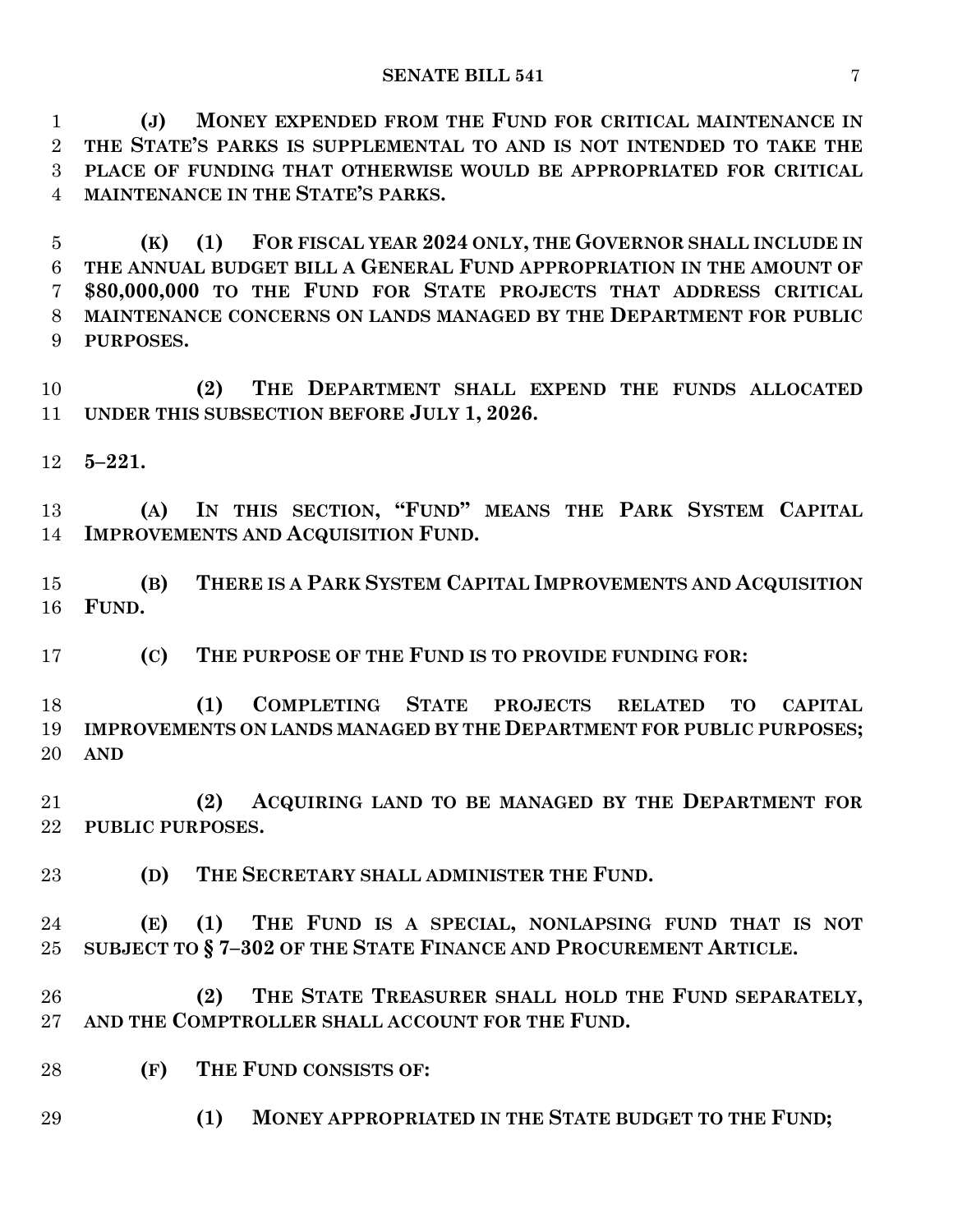|                            | 8                | <b>SENATE BILL 541</b>                                                                                                                                                                                                                                                                                                                |
|----------------------------|------------------|---------------------------------------------------------------------------------------------------------------------------------------------------------------------------------------------------------------------------------------------------------------------------------------------------------------------------------------|
| 1                          |                  | (2)<br><b>INTEREST EARNINGS; AND</b>                                                                                                                                                                                                                                                                                                  |
| $\overline{2}$<br>3        |                  | (3)<br>ANY OTHER MONEY FROM ANY OTHER SOURCE ACCEPTED FOR<br>THE BENEFIT OF THE FUND.                                                                                                                                                                                                                                                 |
| $\overline{4}$             | (G)              | THE FUND MAY BE USED ONLY FOR:                                                                                                                                                                                                                                                                                                        |
| $\overline{5}$<br>6<br>7   | <b>AND</b>       | COMPLETING STATE PROJECTS<br>(1)<br><b>RELATED</b><br><b>TO</b><br><b>CAPITAL</b><br>IMPROVEMENTS ON LANDS MANAGED BY THE DEPARTMENT FOR PUBLIC PURPOSES;                                                                                                                                                                             |
| 8<br>9                     | PUBLIC PURPOSES. | ACQUIRING LAND TO BE MANAGED BY THE DEPARTMENT FOR<br>(2)                                                                                                                                                                                                                                                                             |
| 10<br>11                   | (H)              | THE STATE TREASURER SHALL INVEST THE MONEY OF THE FUND<br>(1)<br>IN THE SAME MANNER AS OTHER STATE MONEY MAY BE INVESTED.                                                                                                                                                                                                             |
| 12<br>13                   | THE FUND.        | ANY INTEREST EARNINGS OF THE FUND SHALL BE CREDITED TO<br>(2)                                                                                                                                                                                                                                                                         |
| 14<br>15                   | (I)              | EXPENDITURES FROM THE FUND MAY BE MADE ONLY IN ACCORDANCE<br>WITH THE STATE BUDGET.                                                                                                                                                                                                                                                   |
| 16<br>17<br>18<br>19<br>20 | $(\mathbf{J})$   | MONEY EXPENDED FROM THE FUND FOR CAPITAL IMPROVEMENTS IN<br>THE STATE'S PARKS IS SUPPLEMENTAL TO AND IS NOT INTENDED TO TAKE THE<br>PLACE OF FUNDING THAT OTHERWISE WOULD BE APPROPRIATED FOR CAPITAL<br>IMPROVEMENTS IN THE STATE'S PARKS AND THE ACQUISITION OF LAND BY THE<br>DEPARTMENT THAT WILL BE MANAGED FOR PUBLIC PURPOSES. |
| 21<br>22<br>23             | (K)              | FOR FISCAL YEAR 2024 ONLY, THE GOVERNOR SHALL INCLUDE IN THE<br>ANNUAL BUDGET BILL A GENERAL FUND APPROPRIATION IN THE AMOUNT OF<br>\$70,000,000 TO THE FUND TO BE USED AS FOLLOWS:                                                                                                                                                   |
| 24<br>$25\,$               |                  | (1)<br>\$5,000,000 FOR INFRASTRUCTURE PROJECTS THAT MITIGATE<br>THE EFFECTS OF CLIMATE CHANGE, INCLUDING:                                                                                                                                                                                                                             |
| 26                         |                  | <b>FLOOD BARRIERS;</b><br>(I)                                                                                                                                                                                                                                                                                                         |
| 27                         |                  | <b>FOREST BUFFERS;</b><br>(II)                                                                                                                                                                                                                                                                                                        |
| 28                         |                  | <b>GREEN SPACES;</b><br>(III)                                                                                                                                                                                                                                                                                                         |
| 29                         |                  | <b>BUILDING ELEVATION;</b><br>(IV)                                                                                                                                                                                                                                                                                                    |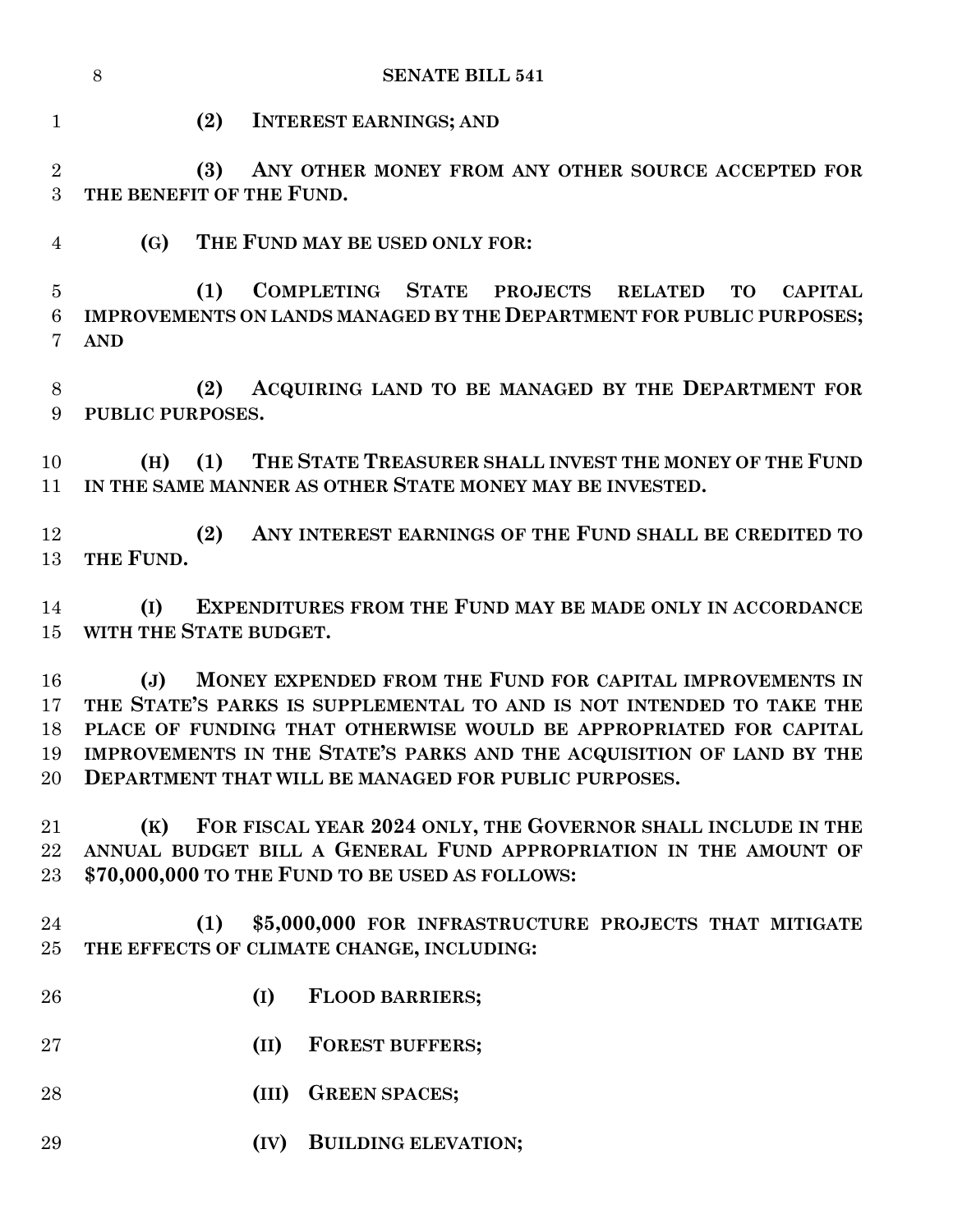**(V) STORMWATER INFRASTRUCTURE; AND (VI) WETLANDS RESTORATION; (2) \$5,000,000 FOR HISTORIC PRESERVATION; (3) \$20,000,000 FOR TRANSPORTATION IMPROVEMENTS, INCLUDING: (I) IMPROVING BIKE LANES AND TRAILS, INCREASING WALKABILITY, AND EXPANDING PARKING AVAILABILITY; AND (II) TARGETING TRANSPORTATION INVESTMENTS TO AVOID CAPACITY SHUTDOWNS; (4) \$10,000,000 FOR INCREASING WATER ACCESS, INCLUDING KAYAK AND BOAT LAUNCHES AND AREAS FOR PICNICKING NEAR WATER AND SWIMMING; AND (5) \$30,000,000 FOR LAND ACQUISITION, INCLUDING: (I) AREAS IN THE CENTRAL AND SOUTHERN REGIONS OF THE STATE THAT WILL: 1. RELIEVE OVERCROWDING AT EXISTING STATE PARKS; AND 2. EXPAND PUBLIC ACCESS TO STATE PARKS AND OUTDOOR RECREATION; (II) SITES WITH HISTORICAL SIGNIFICANCE TO MINORITY COMMUNITIES; AND (III) BEACHFRONT OR WATERFRONT PROPERTY FOR PUBLIC ACCESS. SUBTITLE 2A. MARYLAND PARK SERVICE. 5–2A–01. (A) IN THIS SUBTITLE THE FOLLOWING WORDS HAVE THE MEANINGS INDICATED.**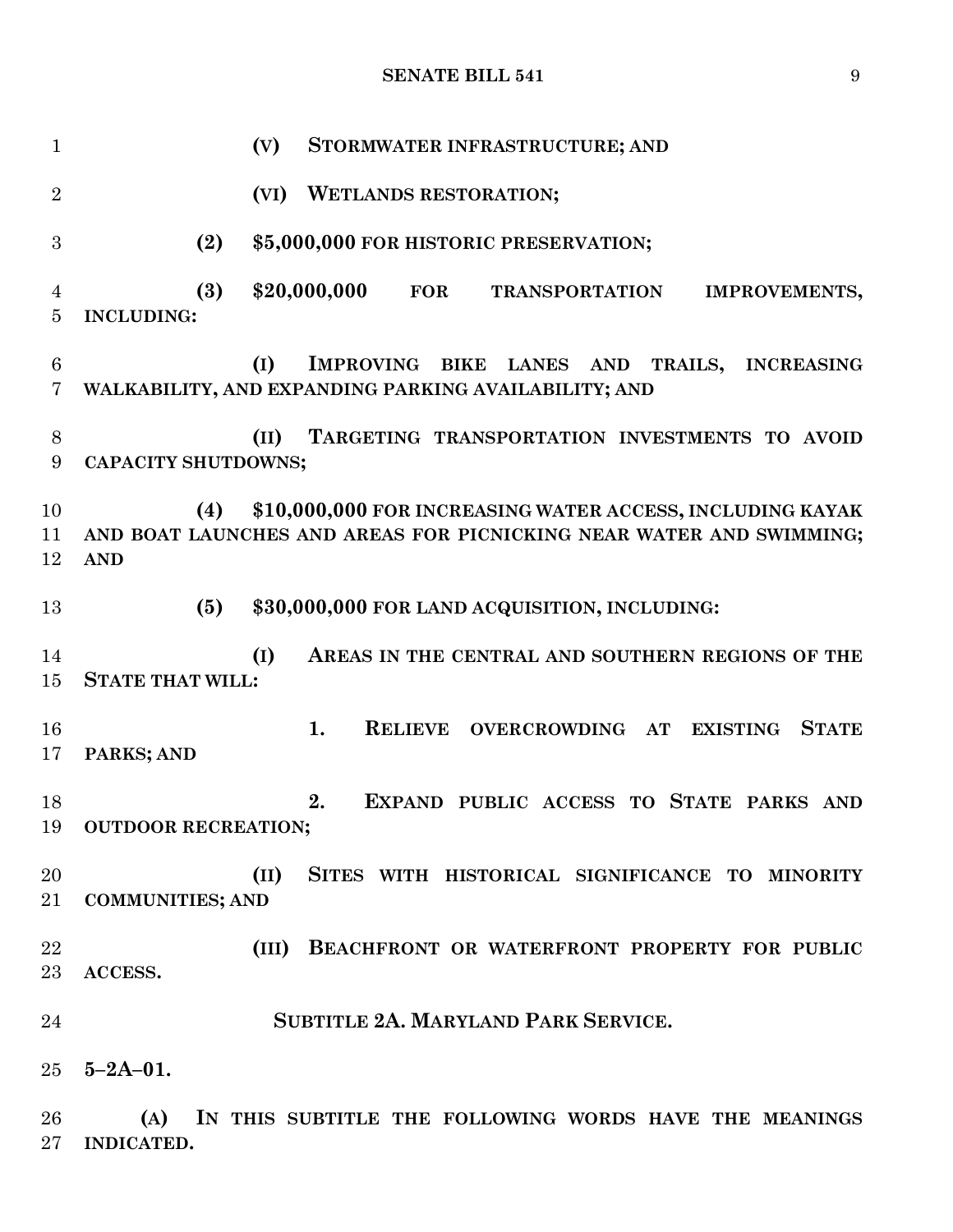| $\mathbf{1}$   | "COMMISSION" MEANS THE PARKS AND RECREATION COMMISSION.<br>(B)                                      |
|----------------|-----------------------------------------------------------------------------------------------------|
| $\overline{2}$ | "PARK SERVICE" MEANS THE MARYLAND PARK SERVICE.<br>(C)                                              |
| $\mathbf{3}$   | $5 - 2A - 02$ .                                                                                     |
|                |                                                                                                     |
| $\overline{4}$ | ON OR BEFORE JULY 1, 2024, THE DEPARTMENT SHALL<br>(1)<br>(A)                                       |
| $\overline{5}$ | INCREASE THE NUMBER OF FULL-TIME EMPLOYEES IN THE PARK SERVICE BY 100                               |
| 6              | PERMANENT, CLASSIFIED POSITIONS.                                                                    |
| 7              | EACH STAFF POSITION REQUIRED UNDER PARAGRAPH (1) OF<br>(2)                                          |
| 8              | THIS SUBSECTION SHALL BE ACCOMPANIED BY A SUPPLEMENTAL BUDGET                                       |
| 9              | ALLOCATION TO PROVIDE ADEQUATE SUPPORT FOR EACH EMPLOYEE.                                           |
|                |                                                                                                     |
| 10<br>11       | THE STAFF POSITIONS REQUIRED UNDER PARAGRAPH (1) OF THIS<br>(3)<br><b>SUBSECTION SHALL INCLUDE:</b> |
|                |                                                                                                     |
| 12             | <b>FIVE</b><br><b>ENGINEERING</b><br><b>POSITIONS</b><br>IN<br><b>THE</b><br>(I)<br><b>AND</b>      |
| 13             | <b>CONSTRUCTION UNIT;</b>                                                                           |
|                |                                                                                                     |
| 14<br>15       | FIVE POSITIONS IN THE LAND ACQUISITION AND PLANNING<br>(II)<br><b>UNIT; AND</b>                     |
|                |                                                                                                     |
| 16             | ONE VOLUNTEER MANAGEMENT PROGRAM COORDINATOR.<br>(III)                                              |
| 17             | (1)<br>THE DEPARTMENT OF BUDGET AND MANAGEMENT SHALL:<br>(B)                                        |
|                |                                                                                                     |
| 18<br>19       | CONDUCT A STAFF ADEQUACY REVIEW OF THE PARK<br>(I)<br><b>SERVICE EVERY 2 YEARS; AND</b>             |
|                |                                                                                                     |
| 20             | REPORT ITS FINDINGS TO THE COMMISSION AND, IN<br>(II)                                               |
| 21             | ACCORDANCE WITH § 2-1257 OF THE STATE GOVERNMENT ARTICLE, THE GENERAL                               |
| 22             | ASSEMBLY.                                                                                           |
| 23             | AS A PART OF THE REPORT UNDER PARAGRAPH (1)(II) OF THIS<br>(2)                                      |
| 24             | SUBSECTION, THE DEPARTMENT OF BUDGET AND MANAGEMENT SHALL CONSIDER                                  |
| 25             | STAFFING GOALS FOR THE PARK SERVICE.                                                                |
|                |                                                                                                     |
| 26             | THE DEPARTMENT OF BUDGET AND MANAGEMENT SHALL:<br>(1)<br>(C)                                        |
| 27             | <b>CONDUCT A STAFF SALARY REVIEW OF THE PARK SERVICE</b><br>(I)                                     |

**EVERY 3 YEARS; AND**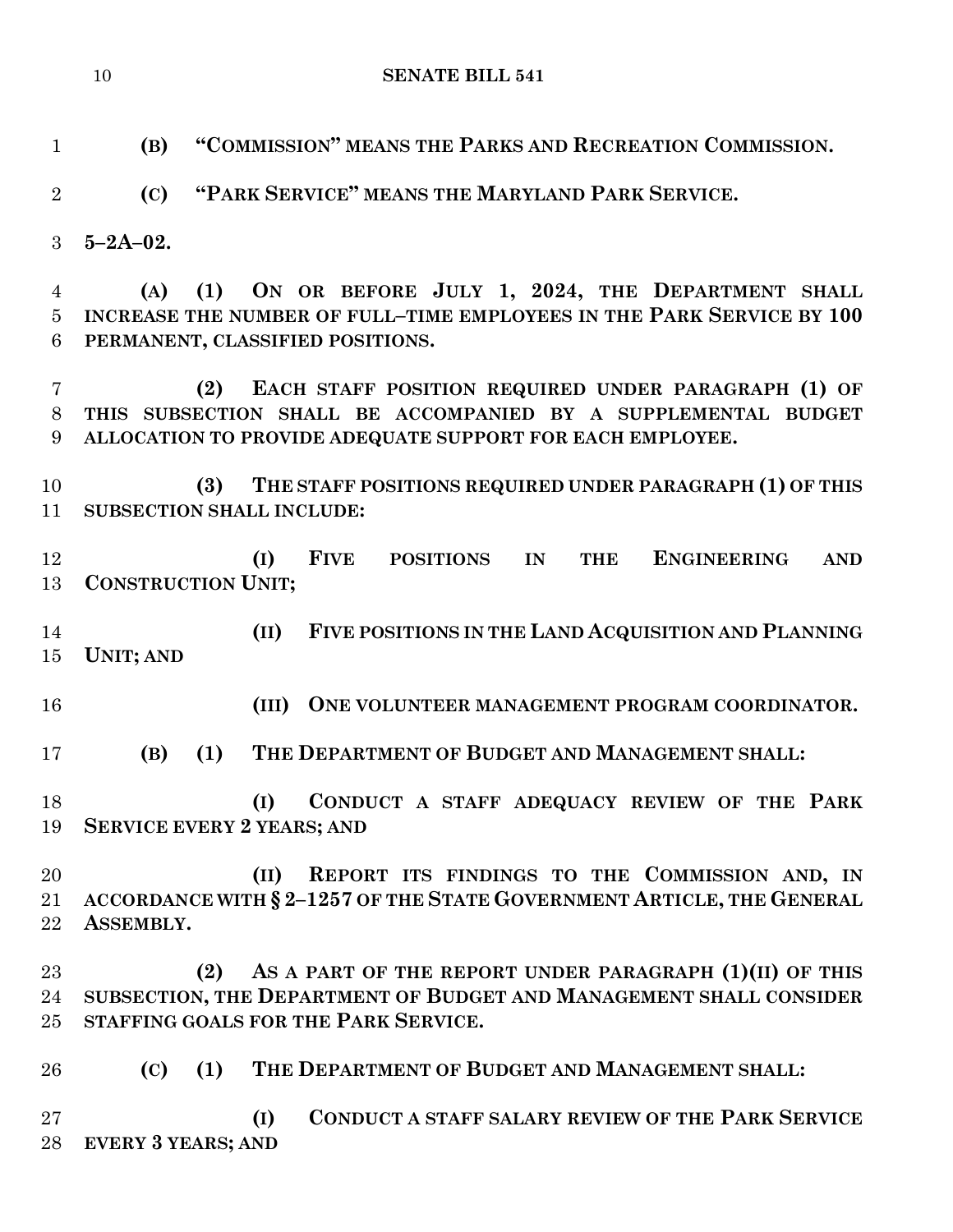**(II) REPORT ITS FINDINGS TO THE COMMISSION AND, IN ACCORDANCE WITH § 2–1257 OF THE STATE GOVERNMENT ARTICLE, THE GENERAL ASSEMBLY. (2) THE SALARY REVIEW REQUIRED UNDER PARAGRAPH (1)(I) OF THIS SUBSECTION SHALL FOCUS ON THE GOALS OF IMPROVING: (I) HIRING BY COMPENSATING PARK SERVICE EMPLOYEES AT A LEVEL COMMENSURATE WITH: 1. LOCAL PARK SYSTEMS; 2. THE NATIONAL PARK SERVICE; AND 3. FOR PARK SERVICE MAINTENANCE PERSONNEL WHO PERFORM SKILLED AND LICENSED TRADE FUNCTIONS, THE PRIVATE SECTOR; AND (II) RETENTION BY PROMOTING UPWARD MOBILITY WITHIN A JOB SERIES. (D) THE DEPARTMENT SHALL RECOGNIZE PARK SERVICE ASSOCIATES AND FOREST RANGERS, PARK RANGERS, AND WILDLIFE RANGERS AS EMERGENCY SERVICES PERSONNEL. (E) (1) (I) THE DEPARTMENT SHALL IMPLEMENT A VOLUNTEER MANAGEMENT PROGRAM TO STRATEGICALLY MANAGE VOLUNTEER SERVICES PROVIDED BY INDIVIDUALS AND STATE PARKS FRIENDS GROUPS. (II) THE VOLUNTEER MANAGEMENT PROGRAM IMPLEMENTED UNDER SUBPARAGRAPH (I) OF THIS PARAGRAPH SHALL BE MODELED ON THE NATIONAL PARK SERVICE'S VOLUNTEERS–IN–PARKS PROGRAM. (2) THE VOLUNTEER MANAGEMENT PROGRAM SHALL BE MANAGED BY A VOLUNTEER PROGRAM MANAGER DEDICATED TO OVERSEEING THE VOLUNTEER MANAGEMENT PROGRAM. (3) THE VOLUNTEER PROGRAM MANAGER SHALL: (I) CONDUCT ANNUAL TRAINING FOR STAFF AND VOLUNTEERS; (II) DEVELOP AND PROMOTE VOLUNTEER OPPORTUNITIES;**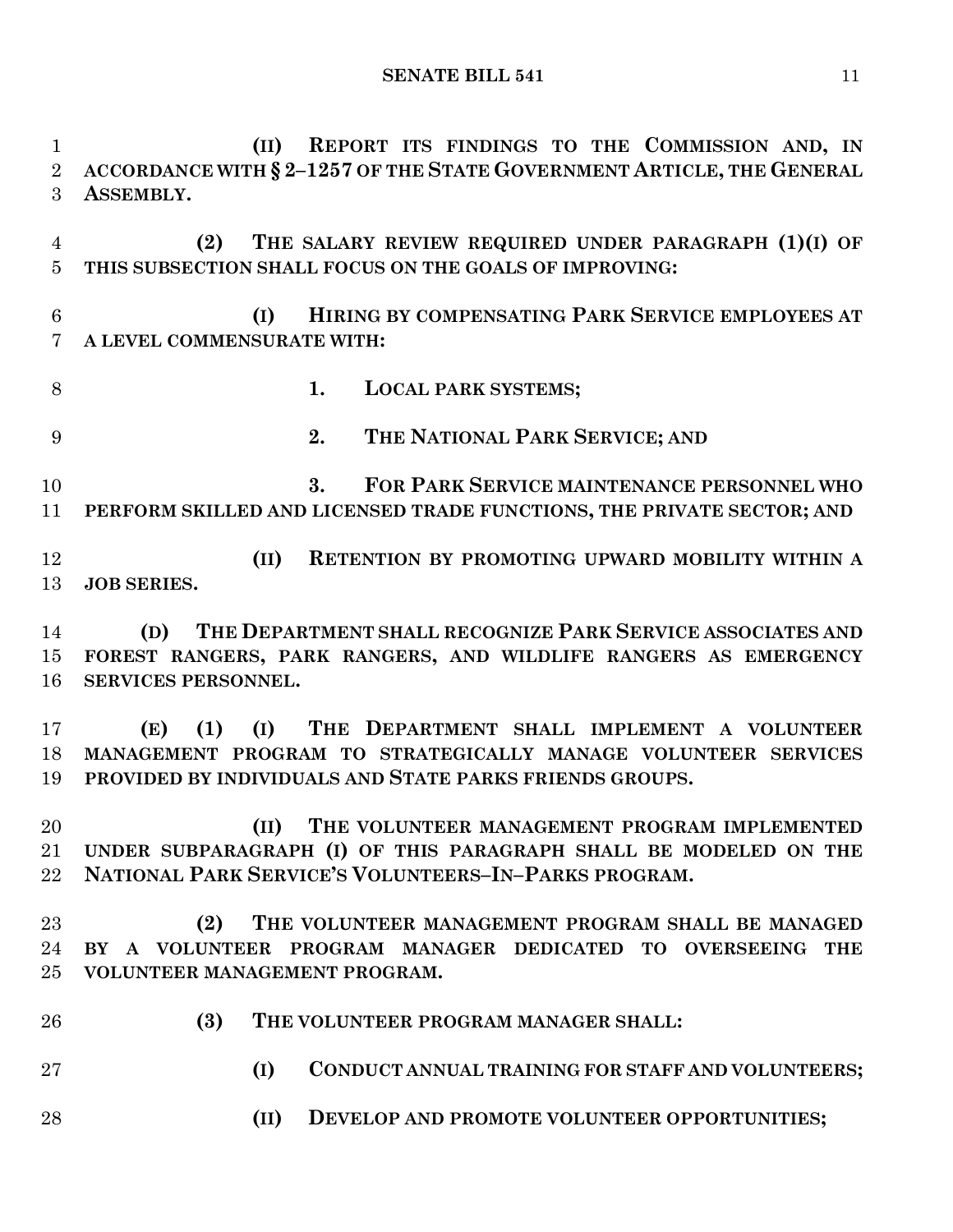**SENATE BILL 541 (III) PERFORM AUDITS, EVALUATIONS, AND MONITORING TO DETERMINE THE EFFICACY OF THE VOLUNTEER MANAGEMENT PROGRAM; AND (IV) DEVELOP AN ANNUAL REPORT ON VOLUNTEER STATISTICS AND IMPACTS. (F) THE DEPARTMENT SHALL EXPAND ITS WORK WITH PARK–FOCUSED ORGANIZATIONS TO LEVERAGE CHARITABLE FUNDING FOR PARK ENHANCEMENTS. 5–2A–03. (A) (1) THERE IS A PARKS AND RECREATION COMMISSION IN THE DEPARTMENT. (2) THE PURPOSE OF THE COMMISSION IS TO PROVIDE OVERSIGHT OF THE PARK SERVICE. (B) THE COMMISSION SHALL CONSIST OF THE FOLLOWING MEMBERS: (1) A CHAIR, APPOINTED JOINTLY BY THE PRESIDENT OF THE SENATE AND THE SPEAKER OF THE HOUSE; (2) TWO MEMBERS OF THE SENATE OF MARYLAND, APPOINTED BY THE PRESIDENT OF THE SENATE; (3) TWO MEMBERS OF THE HOUSE OF DELEGATES, APPOINTED BY THE SPEAKER OF THE HOUSE; AND (4) FOUR MEMBERS, APPOINTED BY THE GOVERNOR, WHO REFLECT THE RACIAL, GENDER, ETHNIC, AND GEOGRAPHIC DIVERSITY OF THE STATE. (C) THE DEPARTMENT OF LEGISLATIVE SERVICES SHALL PROVIDE STAFF FOR THE COMMISSION. (D) THE DEPARTMENT SHALL ANNUALLY PROVIDE THE COMMISSION WITH** 

 **(1) THE NUMBER OF ANNUAL CAPACITY CLOSURES, LISTED BY LOCATION;**

**A BRIEFING ON THE STATUS OF THE PARK SERVICE AND PARK SYSTEM, INCLUDING:**

- **(2) THE CRITICAL MAINTENANCE BACKLOG;**
- **(3) VACANT STAFF POSITIONS; AND**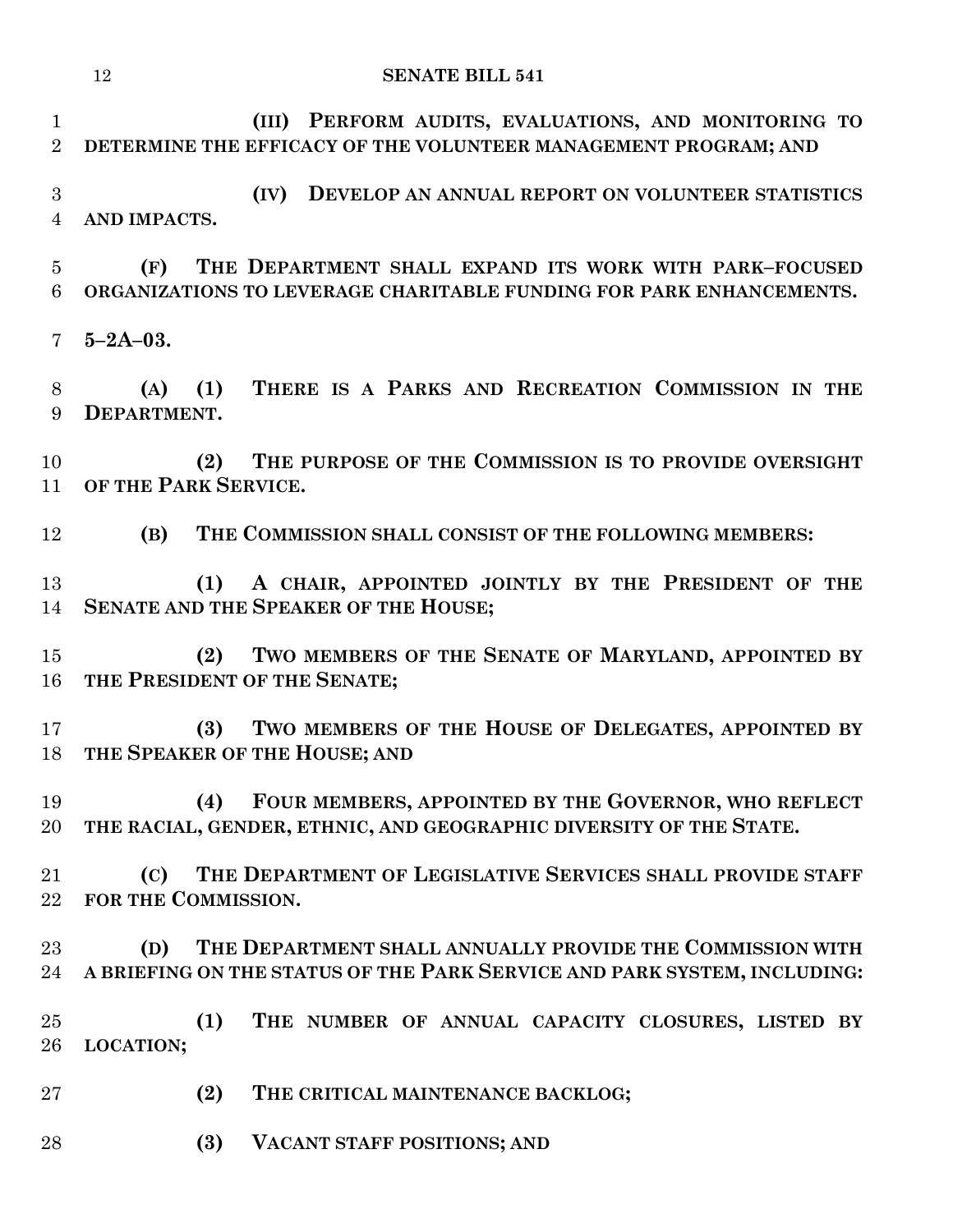**(4) ANY OTHER INFORMATION: (I) RELATED TO THE FUNCTIONING OF THE PARK SERVICE; OR (II) REQUESTED BY THE MEMBERS OF THE COMMISSION. (E) THE COMMISSION SHALL MEET QUARTERLY TO REVIEW THE STATUS OF THE PARK SERVICE. (F) (1) ON OR BEFORE DECEMBER 1, 2024, AND EACH DECEMBER 1 THEREAFTER, THE COMMISSION SHALL SUBMIT A REPORT TO THE SENATE BUDGET AND TAXATION COMMITTEE, THE SENATE EDUCATION, HEALTH, AND ENVIRONMENTAL AFFAIRS COMMITTEE, THE HOUSE APPROPRIATIONS COMMITTEE, AND THE HOUSE ENVIRONMENT AND TRANSPORTATION COMMITTEE IN ACCORDANCE WITH § 2–1257 OF THE STATE GOVERNMENT ARTICLE. (2) THE REPORT SUBMITTED UNDER PARAGRAPH (1) OF THIS SUBSECTION SHALL INCLUDE THE COMMISSION'S: (I) FINDINGS ON THE STATUS OF THE PARK SERVICE; AND (II) RECOMMENDATIONS ON HOW THE GENERAL ASSEMBLY CAN SUPPORT THE PARK SERVICE. 5–2A–04. (A) (1) ON OR BEFORE DECEMBER 1, 2023, AND EVERY 5 YEARS THEREAFTER, THE DEPARTMENT SHALL DEVELOP AND PUBLISH A 5–YEAR CAPITAL IMPROVEMENT PLAN FOR THE PARK SERVICE. (2) IN DEVELOPING THE CAPITAL IMPROVEMENT PLAN, THE DEPARTMENT SHALL, IN COORDINATION WITH THE COMMISSION, ANNUALLY HOLD AT LEAST ONE PUBLIC HEARING WITH THE OPPORTUNITY FOR PUBLIC COMMENT. (3) THE 5–YEAR CAPITAL IMPROVEMENT PLAN SHALL INCLUDE: (I) A LIST OF ALL OUTSTANDING CRITICAL MAINTENANCE PROJECTS AND THE PROJECTED COST OF EACH PROJECT; (II) A PRIORITIZATION OF CRITICAL MAINTENANCE PROJECTS AND AN EXPLANATION OF THE PROCESS FOR PRIORITIZING THE PROJECTS; AND**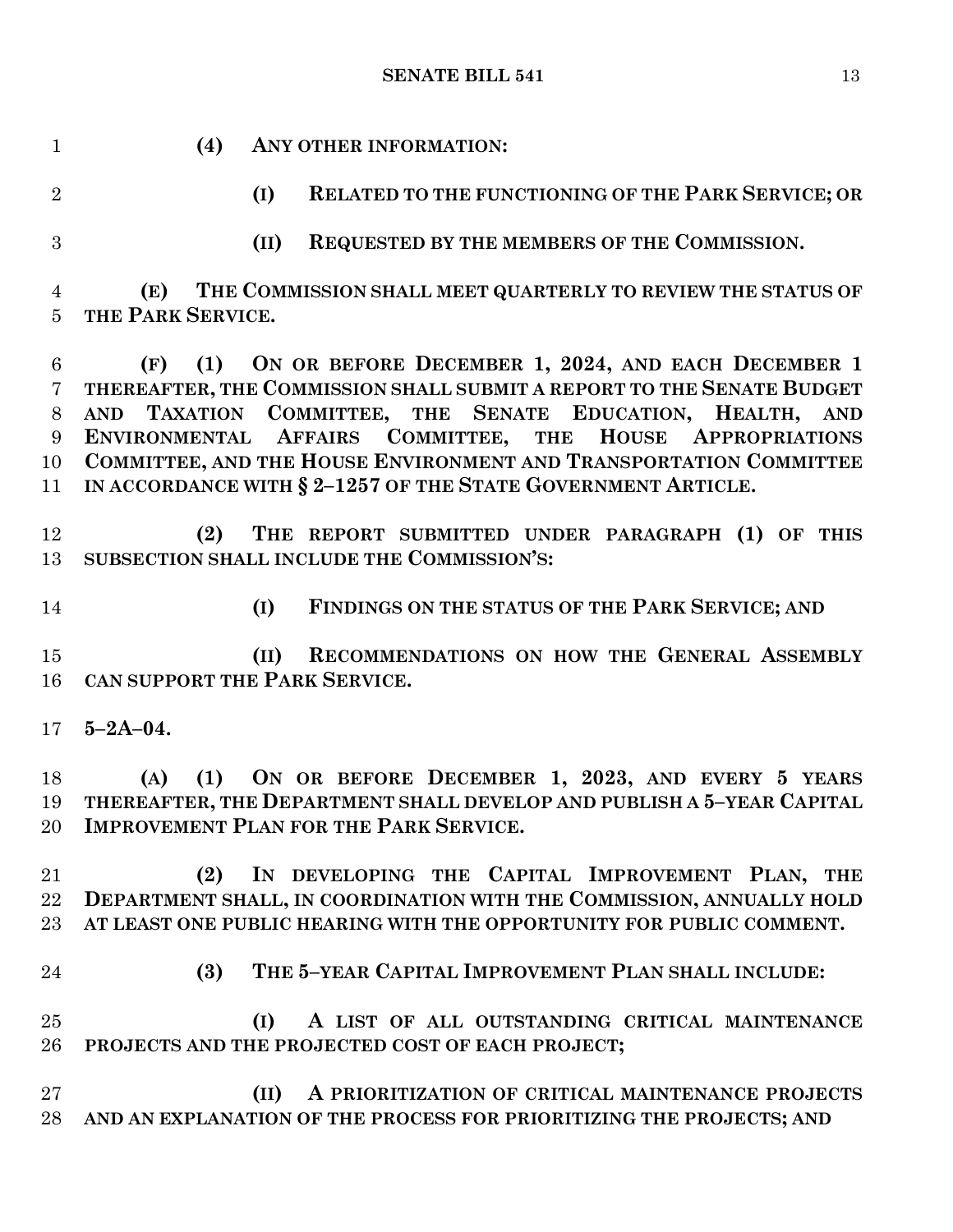**(III) SCORING AND RANKING FOR EACH CRITICAL MAINTENANCE PROJECT, AS DETERMINED BY THE PRIORITIZATION PROCESS.**

 **(4) THE 5–YEAR CAPITAL IMPROVEMENT PLAN SHALL INCLUDE THE INFORMATION REQUIRED UNDER PARAGRAPH (3) OF THIS SUBSECTION DISAGGREGATED BY REGION.**

 **(B) (1) THE DEPARTMENT OF LEGISLATIVE SERVICES SHALL HIRE AN INDEPENDENT CONSULTANT TO CONDUCT AN INDEPENDENT STUDY OF:**

 **(I) WHETHER THE PARK SERVICE IS PRODUCING OUTCOMES CONSISTENT WITH ITS MISSION;**

**(II) THE VISITOR EXPERIENCE FOR STATE PARKS, INCLUDING:**

- **1. PARKING AVAILABILITY;**
- **2. CLEANLINESS; AND**

 **3. WHETHER FACILITIES, AMENITIES, OR AREAS ARE CLOSED, INCLUDING WHETHER THE CLOSURES ARE DUE TO DEFERRED MAINTENANCE; AND** 

 **(III) HOW FUNDING CAN BE USED TO ENABLE THE PARK SERVICE TO PRODUCE OUTCOMES CONSISTENT WITH ITS MISSION.**

 **(2) ON OR BEFORE DECEMBER 1, 2023, THE INDEPENDENT CONSULTANT SHALL SUBMIT A REPORT ON ITS FINDINGS AND RECOMMENDATIONS TO THE COMMISSION.**

**(C) THE DEPARTMENT SHALL:**

 **(1) RECOGNIZE AS A FORMAL POLICY THAT THE STATE'S FORESTS, TREES, AND WETLANDS ARE A MAJOR TOOL FOR ADDRESSING CLIMATE CHANGE WITH REGARD TO MITIGATION, ADAPTATION, AND RESILIENCY; AND** 

 **(2) REQUIRE ALL PARK SERVICE PROJECTS TO CONTRIBUTE, TO THE EXTENT POSSIBLE, TO THE IMPROVEMENT OF LOCAL WATER QUALITY.**

 **(D) (1) THE PARK SERVICE SHALL ADOPT UNIVERSAL DESIGN PRINCIPLES IN ITS PROGRAMMING AND AMENITIES TO ENSURE MAXIMUM ACCESS BY ALL PEOPLE, INCLUDING PEOPLE WITH DISABILITIES AND SENIORS.**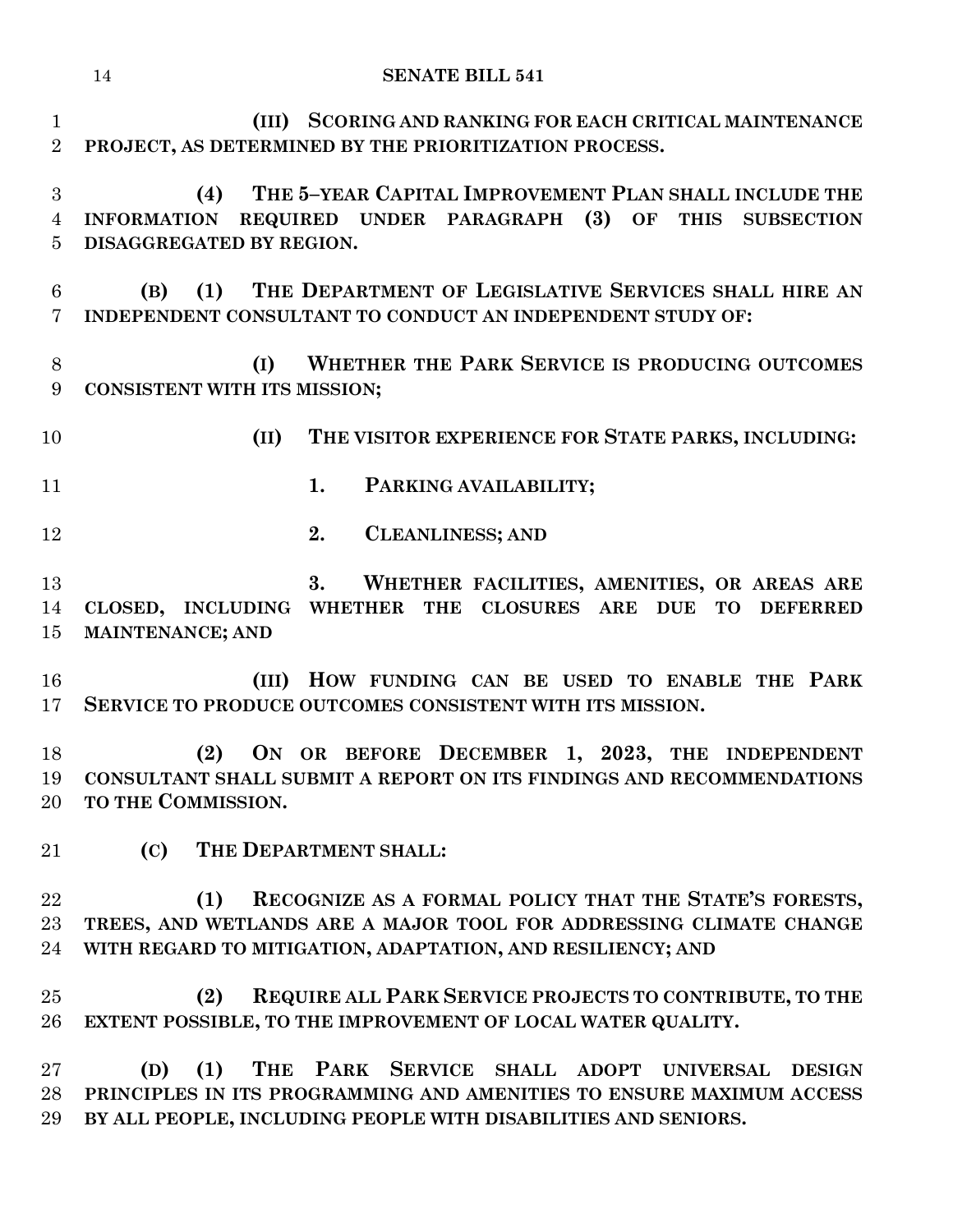| $\mathbf{1}$   | TO ENSURE ACCESSIBILITY FOR INDIVIDUALS WHO ARE DEAF,<br>(2)                   |
|----------------|--------------------------------------------------------------------------------|
| $\overline{2}$ | BLIND, OR BOTH, THE PARK SERVICE WEBSITE AND ALL OTHER DIGITAL OUTREACH        |
| 3              | PLATFORMS SHALL ADHERE TO WEB CONTENT ACCESSIBILITY GUIDELINES 2.1             |
| 4              | AND SECTION 508 OF THE AMERICANS WITH DISABILITIES ACT.                        |
|                |                                                                                |
| $\overline{5}$ | THE DEPARTMENT'S DECISIONS RELATED TO THE LOCATION AND<br>(1)<br>(E)           |
| 6              | ESTABLISHMENT OF NEW STATE PARKS OR AMENITIES SHALL TARGET AREAS:              |
|                |                                                                                |
|                |                                                                                |
| $\overline{7}$ | <b>IDENTIFIED BY THE DEPARTMENT'S PARK EQUITY TOOL AS</b><br>(I)               |
| 8              | IN NEED OF RECREATIONAL OPPORTUNITIES; OR                                      |
|                |                                                                                |
| 9              | THAT WOULD RELIEVE OVERCROWDING IN EXISTING STATE<br>(II)                      |
| 10             | PARKS THAT HAVE CONSISTENTLY HAD TO CLOSE TO THE PUBLIC DUE TO CAPACITY        |
| 11             | RESTRICTIONS.                                                                  |
|                |                                                                                |
| 12             | THE DEPARTMENT SHALL CONSIDER THE CULTURAL AND<br>(2)                          |
| 13             | ECOLOGICAL CARRYING CAPACITIES OF STATE PARK AREAS WHEN EXAMINING THE          |
| 14             | DEVELOPMENT OF NEW AMENITIES IN EXISTING STATE PARKS.                          |
|                |                                                                                |
| 15             | DEPARTMENT'S DECISIONS RELATED<br><b>THE</b><br>(3)<br><b>THE</b><br><b>TO</b> |
| 16             | ESTABLISHMENT OF STATE HISTORICAL PARKS OR OTHER UNITS THAT PRESERVE           |
| 17             | AND INTERPRET THE STORY OF HISTORICALLY UNDERSERVED, MINORITY, AND             |
|                |                                                                                |
| 18             | OTHER UNDERREPRESENTED COMMUNITIES SHALL BE MADE:                              |
|                |                                                                                |
| 19             | IN COORDINATION WITH THE COMMISSION; AND<br>(I)                                |
|                |                                                                                |
| 20             | WITH INPUT FROM GROUPS ACTIVE IN THE PRESERVATION<br>(II)                      |
| 21             | OF HISTORICAL SITES OF UNDERREPRESENTED COMMUNITIES.                           |
|                |                                                                                |
| 22             | $5 - 2A - 05$ .                                                                |
|                |                                                                                |
| 23             | THE DEPARTMENT SHALL:<br>(A)                                                   |
|                |                                                                                |
| 24             | DEVELOP AND PUBLISH A COMPREHENSIVE LONG-RANGE<br>(1)                          |
| 25             | <b>STRATEGIC PLAN BY DECEMBER 1, 2023; AND</b>                                 |
|                |                                                                                |
| 26             | <b>UPDATE THE COMPREHENSIVE LONG-RANGE STRATEGIC PLAN</b><br>(2)               |
| $27\,$         | EVERY 5 YEARS TO REFLECT MAJOR GOALS AND PROGRESS TOWARD MEETING               |
|                | THOSE GOALS.                                                                   |
| 28             |                                                                                |
|                |                                                                                |
| 29             | COMPREHENSIVE LONG-RANGE STRATEGIC PLAN<br><b>THE</b><br>(B)<br><b>SHALL</b>   |
| 30             | <b>INCLUDE:</b>                                                                |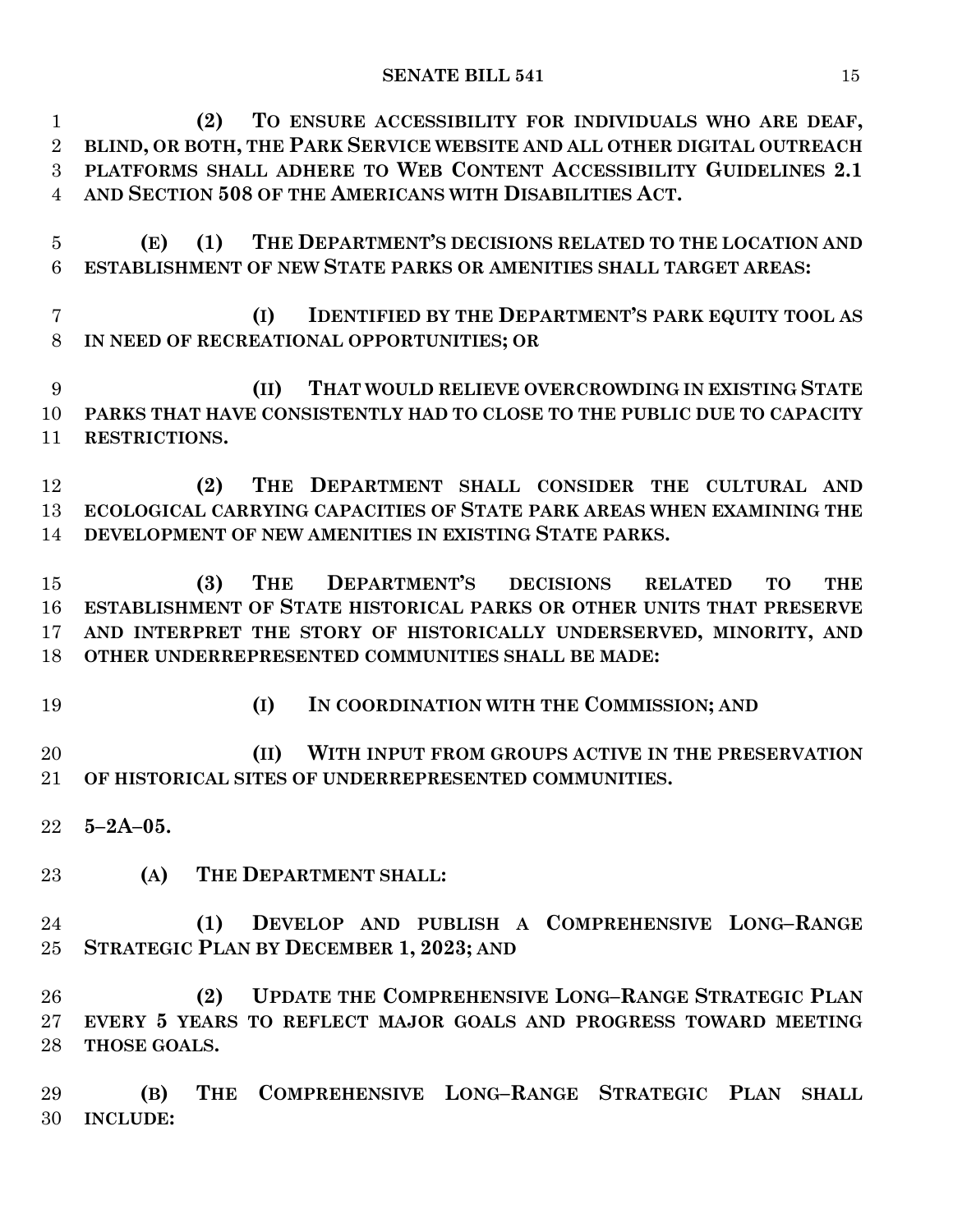|                | 16                                                                                                                                                                                                                                                     |      | <b>SENATE BILL 541</b>                                                                                                                                                |  |
|----------------|--------------------------------------------------------------------------------------------------------------------------------------------------------------------------------------------------------------------------------------------------------|------|-----------------------------------------------------------------------------------------------------------------------------------------------------------------------|--|
| $\mathbf{1}$   | (1)                                                                                                                                                                                                                                                    |      | THE FEASIBILITY OF:                                                                                                                                                   |  |
| $\overline{2}$ |                                                                                                                                                                                                                                                        | (I)  | ESTABLISHING NEW STATE PARKS; AND                                                                                                                                     |  |
| 3<br>4         | <b>INCLUDING:</b>                                                                                                                                                                                                                                      | (II) | DEVELOPING NEW AMENITIES IN CURRENT STATE PARKS,                                                                                                                      |  |
| $\overline{5}$ |                                                                                                                                                                                                                                                        | 1.   | TRAILS;                                                                                                                                                               |  |
| 6              |                                                                                                                                                                                                                                                        | 2.   | <b>WATER ACCESS;</b>                                                                                                                                                  |  |
| 7              |                                                                                                                                                                                                                                                        | 3.   | PARKING AREAS; AND                                                                                                                                                    |  |
| $8\,$<br>9     | PARK CAPACITY;                                                                                                                                                                                                                                         | 4.   | OTHER CAPITAL IMPROVEMENTS THAT INCREASE                                                                                                                              |  |
| 10<br>11<br>12 | (2)<br>NEW STATE HISTORICAL PARKS OR OTHER<br><b>UNITS</b><br><b>THAT</b><br><b>PRESERVE</b><br><b>AND</b><br><b>INTERPRET</b><br><b>MINORITIES</b><br><b>THE</b><br><b>STORY</b><br>OF<br><b>AND</b><br><b>OTHER</b><br>UNDERREPRESENTED COMMUNITIES; |      |                                                                                                                                                                       |  |
| 13<br>14       | (3)<br>RECREATION IN THE STATE, INCLUDING:                                                                                                                                                                                                             |      | A MULTILATERAL, WHOLE-SYSTEM PLAN FOR<br><b>OUTDOOR</b>                                                                                                               |  |
| 15<br>16<br>17 |                                                                                                                                                                                                                                                        | (I)  | THE RESULTS OF ANY COORDINATION BETWEEN THE<br>DEPARTMENT AND COUNTY, MUNICIPAL, AND FEDERAL PARK SYSTEMS TO<br>INCREASE TRAIL CONNECTIVITY BETWEEN PARK SYSTEMS; AND |  |
| 18<br>19       | <b>CONSULTATION WITH:</b>                                                                                                                                                                                                                              | (II) | AN ECONOMIC PLAN DEVELOPED BY THE DEPARTMENT IN                                                                                                                       |  |
| 20             |                                                                                                                                                                                                                                                        | 1.   | THE OFFICE OF OUTDOOR RECREATION;                                                                                                                                     |  |
| 21             |                                                                                                                                                                                                                                                        | 2.   | THE PARK SERVICE'S BUSINESS MANAGER;                                                                                                                                  |  |
| 22<br>23       | DEVELOPMENT OFFICES;                                                                                                                                                                                                                                   | 3.   | <b>COUNTY</b><br><b>TOURISM</b><br><b>ENTITIES</b><br><b>ECONOMIC</b><br><b>AND</b>                                                                                   |  |
| 24             |                                                                                                                                                                                                                                                        | 4.   | THE MARYLAND MUNICIPAL LEAGUE;                                                                                                                                        |  |
| 25             |                                                                                                                                                                                                                                                        | 5.   | THE MARYLAND ASSOCIATION OF COUNTIES; AND                                                                                                                             |  |
| 26             |                                                                                                                                                                                                                                                        | 6.   | THE OUTDOOR RECREATION ROUNDTABLE;                                                                                                                                    |  |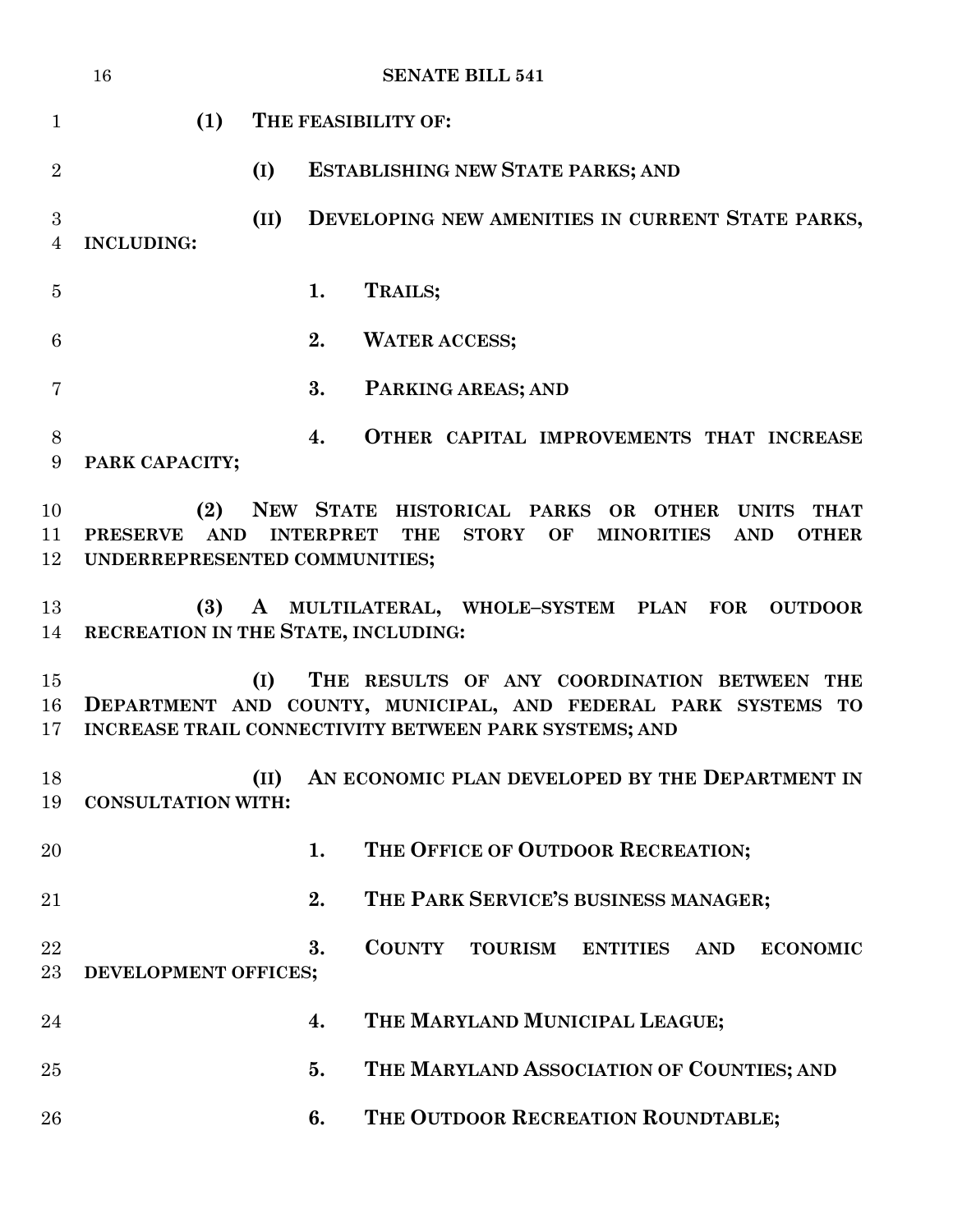**(4) THE FEASIBILITY OF EXPANDING THE DAY–USE RESERVATION SYSTEM BEYOND THE FALLING BRANCH AREA OF ROCKS STATE PARK TO ALL PARKS EXPERIENCING CAPACITY SHUTDOWNS, INCLUDING CONSIDERATIONS ON HOW THE EXPANSION OF THE DAY–USE RESERVATION SYSTEM MAY IMPACT STATE PARK VISITORS IN TERMS OF EQUITY AND ACCESS;**

 **(5) AN ANALYSIS OF HOW THE DEPARTMENT CAN INTEGRATE INFRASTRUCTURE MESSAGING WITH THE NATIONAL PARK SERVICE AND LOCAL GOVERNMENTS, INCLUDING THE DEVELOPMENT AND MAINTENANCE OF A COORDINATED WEBSITE AND DIGITAL APPLICATION THAT PROVIDES INFORMATION ON:**

- 
- **(I) WHERE PARKS AND OPEN SPACES ARE LOCATED;**
- 
- **(II) AVAILABLE AMENITIES; AND**

 **(III) REAL–TIME INFORMATION ON THE OPERATIONAL STATUS OF A PARK, INCLUDING CAPACITY;**

**(6) LONG–TERM MEASURES TO:**

 **(I) RECRUIT AND RETAIN PEOPLE OF COLOR AND BILINGUAL STAFF INTO PARK SERVICE POSITIONS; AND** 

 **(II) PROVIDE ONGOING UPDATES ON EFFORTS TO RECRUIT AND RETAIN A DIVERSE PARK SERVICE WORKFORCE;**

 **(7) DETAILS AND UPDATES ON THE DEVELOPMENT OF PROGRAMS IN COLLABORATION WITH THE STATE'S HISTORICALLY BLACK COLLEGES AND UNIVERSITIES THAT ARE:**

 **(I) MODELED ON THE CADET PROGRAMS IMPLEMENTED BY THE NATIONAL PARK SERVICE; AND** 

 **(II) FOCUSED ON CREATING A PIPELINE OF NEW RANGERS AND OTHER FULL–TIME STAFF FROM AMONG VOLUNTEERS, THE STATE FOSTER YOUTH SYSTEM, AND HISTORICALLY UNDERSERVED COMMUNITIES; AND**

**(8) THE RESULTS OF:**

 **(I) IMPLEMENTING A VOLUNTEER MANAGEMENT PROGRAM UNDER § 5–2A–02(E) OF THIS SUBTITLE;**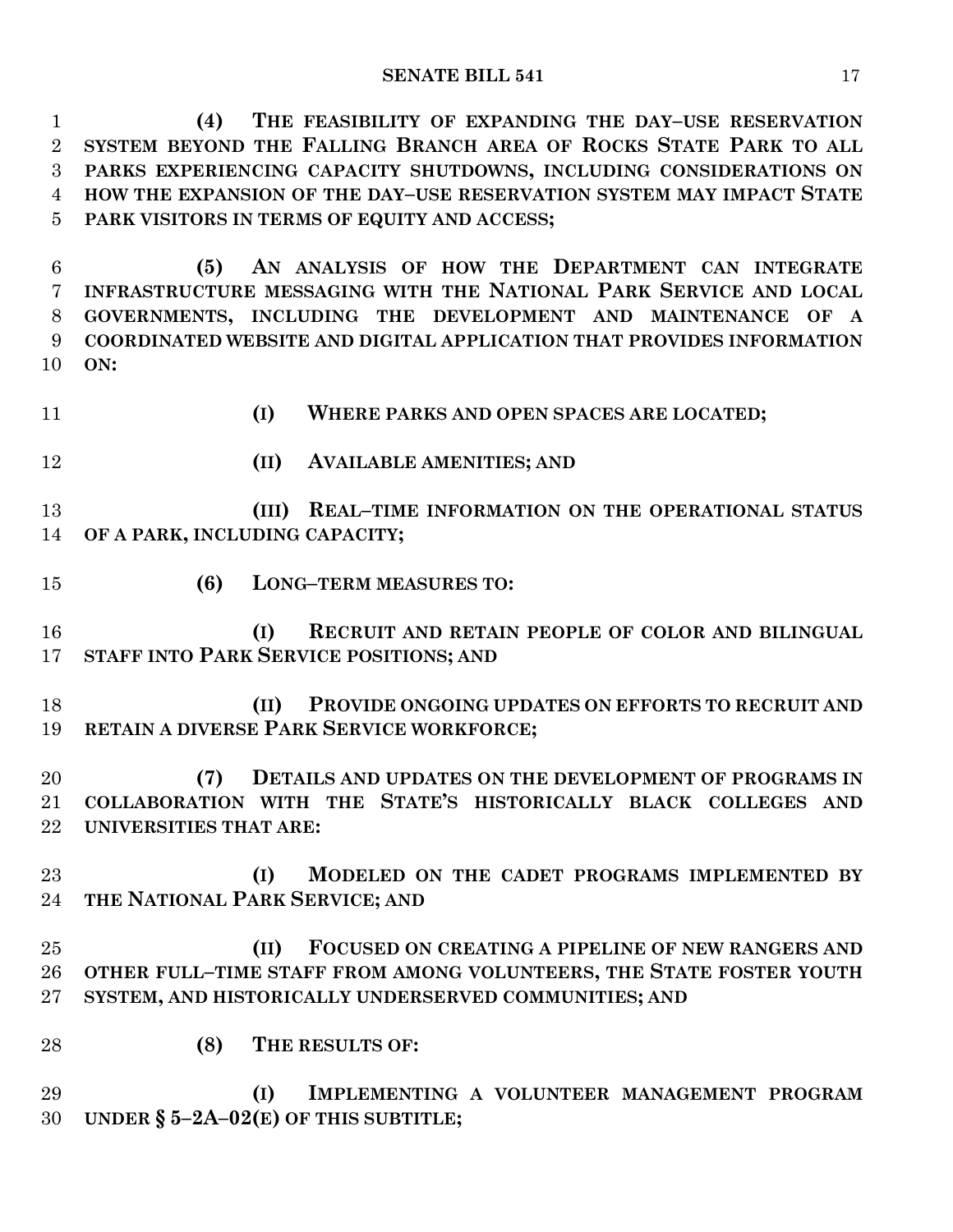**(II) LEVERAGING CHARITABLE FUNDING FOR PARK ENHANCEMENTS UNDER § 5–2A–02(F) OF THIS SUBTITLE; AND**

# **(III) ANY COLLABORATION BETWEEN THE DEPARTMENT AND THE DEPARTMENT OF TRANSPORTATION AND LOCAL TRANSPORTATION AGENCIES TO IMPROVE BICYCLE, SIDEWALK, AND TRAIL ACCESS TO STATE PARKS.**

- 5–9A–01.
- (a) The General Assembly declares that:

 (1) Sprawl development and other modifications to the landscape in Maryland continue at an alarming rate, consuming land rich in natural resource, agricultural, and forestry value, adversely affecting water quality, wetlands and habitat, threatening resource–based economies and cultural assets, and rending the fabric of rural life;

 (2) Current State, county, and local land conservation programs help to limit the effect of sprawl development but lack sufficient funding and focus to preserve key areas before escalating land values make their protection impossible or the land is lost to development; and

 (3) A grant program that leverages available funding, focuses on preservation of strategic resources, including those resources threatened by sprawl development, streamlines real property acquisition procedures to expedite land preservation, takes advantage of innovative preservation techniques such as transferable development rights and the purchase of development rights, and promotes a greater level of natural and environmental resources protection than is provided by existing efforts, will establish a rural legacy for future generations.

 (b) (1) A Rural Legacy Program is established to enhance natural resource, agricultural, forestry, and environmental protection as provided in subsection (a) of this section while maintaining the viability of resource–based land usage and proper management of tillable and wooded areas through accepted agricultural and silvicultural practices for farm production and timber harvests.

 (2) The Program provides funds to the local governments and land trusts to purchase interests in real property from willing sellers, including easements, transferable development rights, and fee estates, focused in designated Rural Legacy Areas.

 (3) The Program shall encourage partnerships among the federal, State, and local governments, and nonprofit land trust organizations and encourage local land conservation initiatives.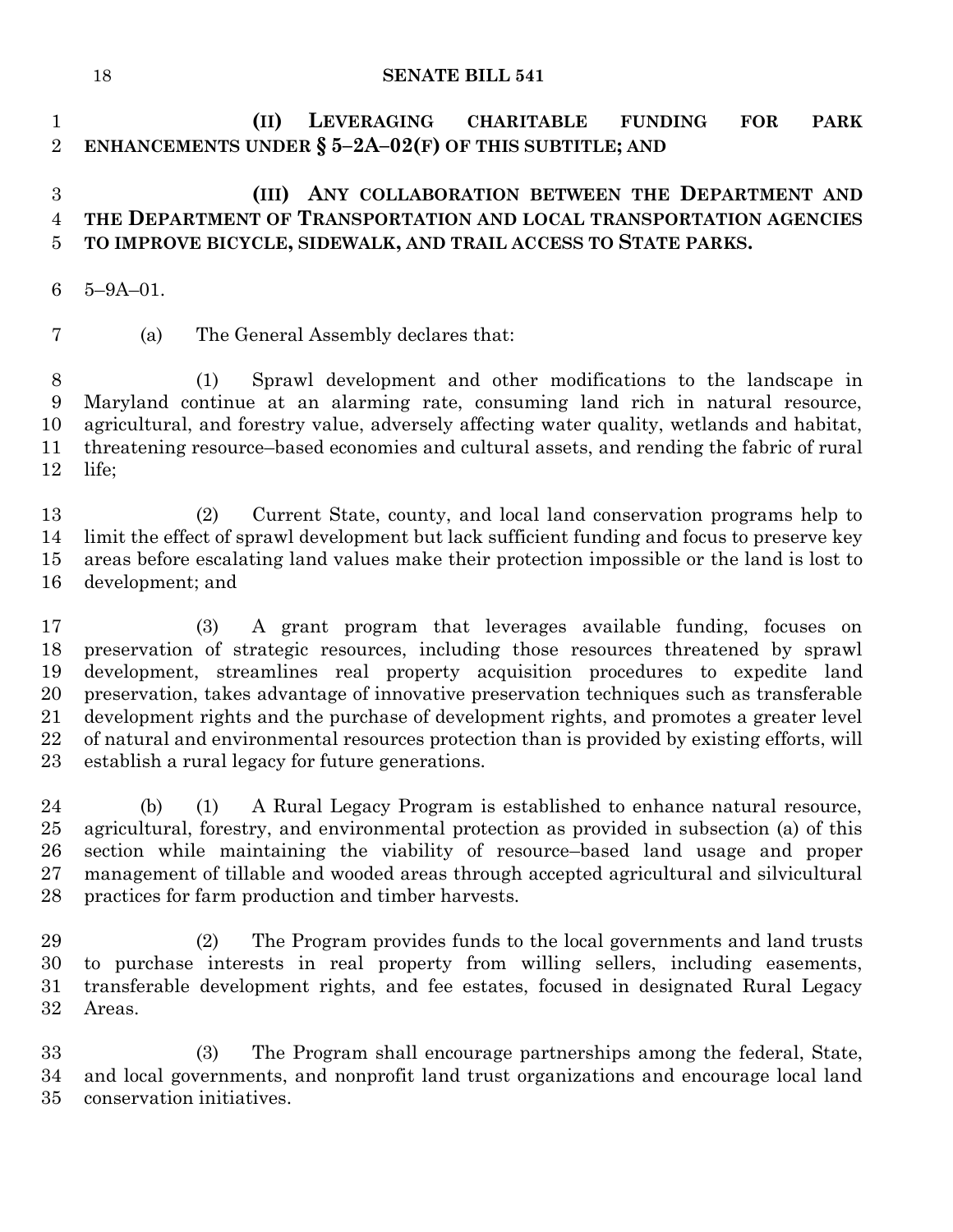(4) The Program is administered by a Rural Legacy Board in the Department of Natural Resources, an advisory committee, and existing State staff.

(c) The Program is funded:

4 (1) Pursuant to  $\frac{13-209}{6}$  the Tax – Property Article and  $\frac{5-903(a)(2)(iii)}{2}$ of this title; **[**and**]**

 (2) By the proceeds from the sale of general obligation bonds as provided in § 5–9A–09 of this subtitle**; AND**

 **(3) BY MONEY APPROPRIATED IN THE STATE BUDGET TO THE PROGRAM**.

 (d) **FOR FISCAL YEAR 2024, THE GOVERNOR SHALL INCLUDE IN THE ANNUAL BUDGET BILL AN APPROPRIATION OF \$5,444,127 TO THE PROGRAM.**

 **(E)** When negotiating and awarding grants, the Board shall encourage sponsors to utilize zero coupon bonds in the implementation of the Rural Legacy Plan in order to reduce the utilization of general obligation bonds in funding the grants.

**5–1012.**

 **(A) IN THIS SECTION, "PARTNERSHIP PARK" MEANS A UNIT OF THE STATE PARK SYSTEM MANAGED BY THE DEPARTMENT IN PARTNERSHIP WITH A LOCAL GOVERNMENT, A BICOUNTY AGENCY, OR A NONPROFIT ORGANIZATION.**

 **(B) (1) THE DEPARTMENT SHALL ESTABLISH THE FREEDMAN'S STATE HISTORICAL PARK AS A PARTNERSHIP PARK THAT SEEKS TO EDUCATE THE PUBLIC ABOUT AND PRESERVE AND INTERPRET THE LIVES AND EXPERIENCES OF BLACK AMERICANS BOTH BEFORE AND AFTER THE ABOLITION OF SLAVERY.**

 **(2) FREEDMAN'S STATE HISTORICAL PARK SHALL BE HELD BY THE STATE AS A STATE PARK UNDER THE PROTECTION AND ADMINISTRATION OF THE DEPARTMENT.**

 **(C) THE PARK SHALL CONSIST OF PROPERTIES IN NORTHEASTERN MONTGOMERY COUNTY IN OR NEAR THE COMMUNITIES OF BROOKEVILLE, OLNEY, SANDY SPRING, ZION, AND LAYTONSVILLE THAT ARE:**

 **(1) OWNED BY THE STATE AND DESIGNATED BY THE DEPARTMENT AS PART OF THE PARK; AND**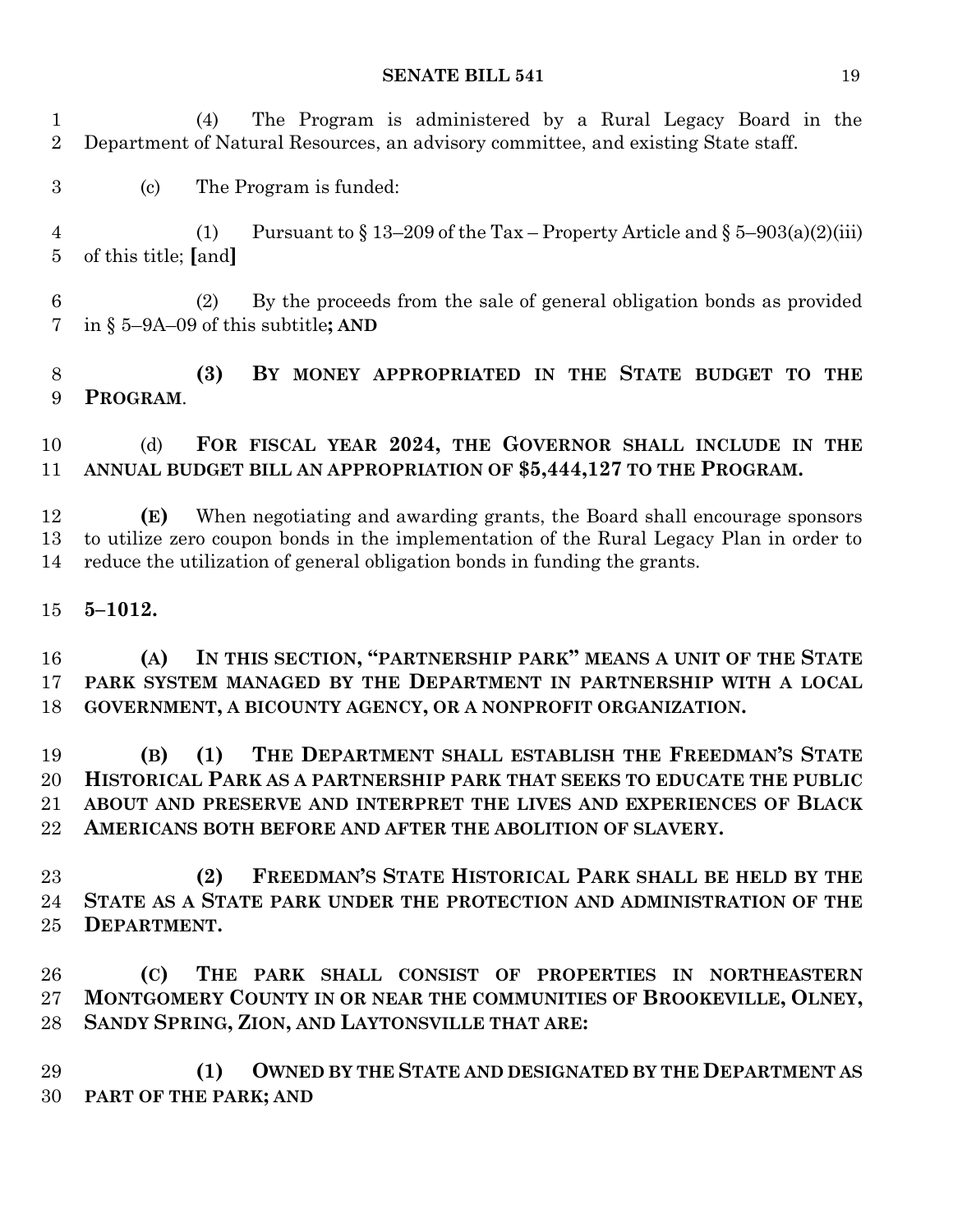**(2) (I) OWNED BY A LOCAL GOVERNMENT, A BICOUNTY AGENCY, OR A NONPROFIT ORGANIZATION; AND** 

 **(II) DESIGNATED AS PART OF THE PARK BY A PARTNERSHIP AGREEMENT BETWEEN THE OWNER OF THE PROPERTY AND THE STATE.**

 **(D) (1) THE DEPARTMENT SHALL ESTABLISH A STAKEHOLDER ADVISORY COMMITTEE TO ADVISE THE DEPARTMENT ON THE SCOPE AND MANAGEMENT OF THE PARK.**

 **(2) THE STAKEHOLDER ADVISORY COMMITTEE SHALL CONSIST OF THE FOLLOWING MEMBERS:**

 **(I) A REPRESENTATIVE OF MONTGOMERY PARKS, DESIGNATED BY MONTGOMERY PARKS' DIRECTOR OF PARKS;**

 **(II) A REPRESENTATIVE OF THE HERITAGE TOURISM ALLIANCE OF MONTGOMERY COUNTY, DESIGNATED BY THE ALLIANCE'S EXECUTIVE DIRECTOR;**

 **(III) A REPRESENTATIVE OF THE SANDY SPRING SLAVE MUSEUM, DESIGNATED BY THE MUSEUM'S DIRECTOR;**

 **(IV) A REPRESENTATIVE OF THE SANDY SPRING MUSEUM, DESIGNATED BY THE MUSEUM'S PRESIDENT; AND** 

 **(V) ANY OTHER MEMBERS AS DETERMINED BY THE DEPARTMENT.**

 **(3) TO THE EXTENT PRACTICABLE, THE STAKEHOLDER ADVISORY COMMITTEE SHALL REFLECT THE DIVERSITY OF NORTHEASTERN MONTGOMERY COUNTY.**

 **(E) ON OR BEFORE JANUARY 1, 2023, THE DEPARTMENT SHALL SUBMIT A REPORT TO THE GENERAL ASSEMBLY, IN ACCORDANCE WITH § 2–1257 OF THE STATE GOVERNMENT ARTICLE, ON:**

 **(1) PROPERTY OWNED BY THE STATE IN NORTHEASTERN MONTGOMERY COUNTY THAT IS SUITABLE FOR INCLUSION IN FREEDMAN'S STATE HISTORICAL PARK;**

 **(2) PROPERTY OWNED BY A LOCAL GOVERNMENT, A BICOUNTY AGENCY, OR A NONPROFIT ORGANIZATION IN NORTHEASTERN MONTGOMERY**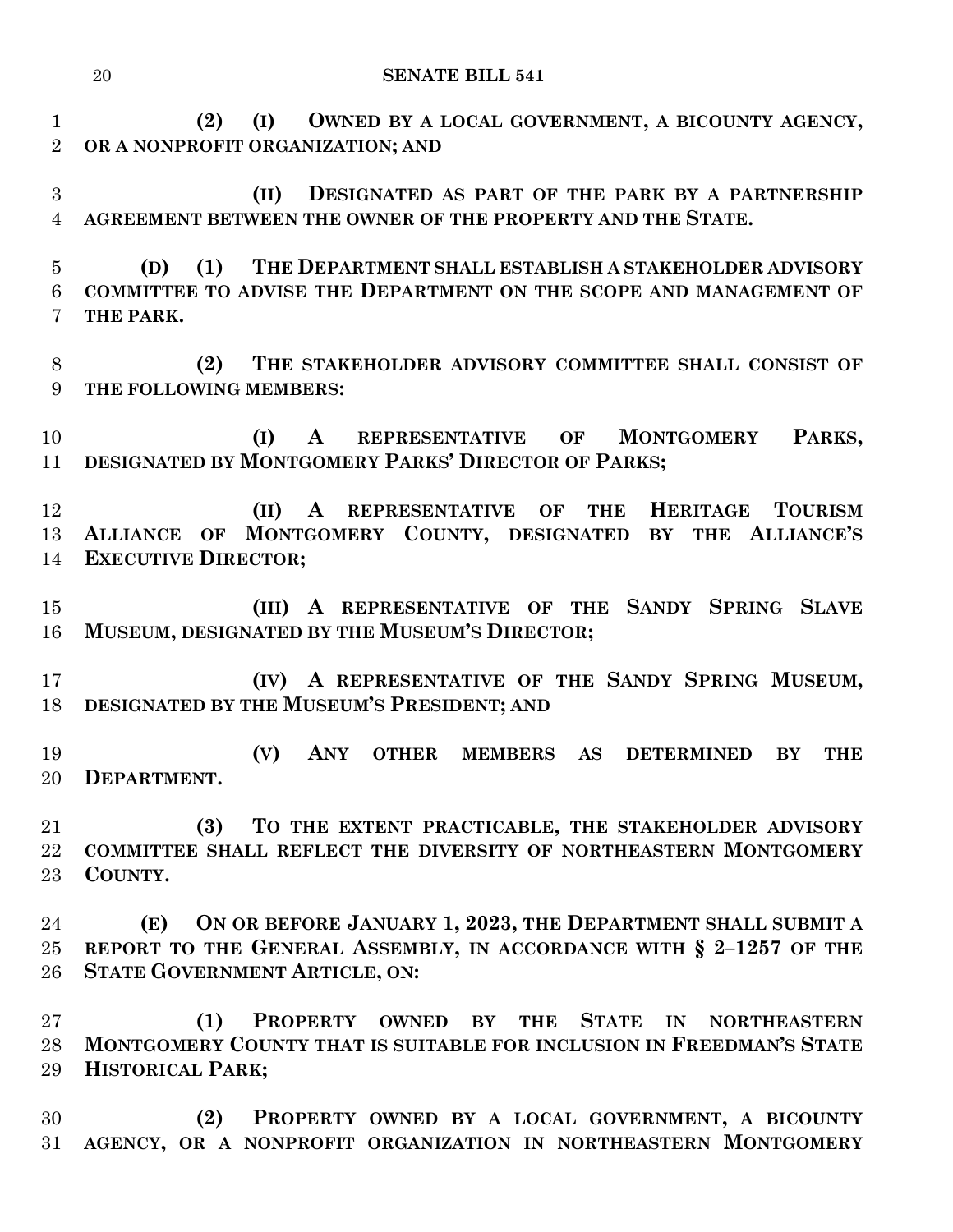| 1<br>$\overline{2}$ | COUNTY THAT IS SUITABLE FOR INCLUSION IN THE PARK AND FOR WHICH THE<br>LANDOWNERS ARE WILLING TO ENTER INTO A PARTNERSHIP AGREEMENT; AND                                                                                                                    |
|---------------------|-------------------------------------------------------------------------------------------------------------------------------------------------------------------------------------------------------------------------------------------------------------|
| 3                   | (3)<br>THE FUNDING NEEDED TO ESTABLISH AND PROMOTE THE PARK.                                                                                                                                                                                                |
| $\overline{4}$      | Article – Agriculture                                                                                                                                                                                                                                       |
| $\overline{5}$      | $2 - 505$ .                                                                                                                                                                                                                                                 |
| 6<br>7              | The Maryland Agricultural Land Preservation Fund is created and continued<br>(a)<br>for the purposes specified in this subtitle.                                                                                                                            |
| 8                   | (b)<br>The Maryland Agricultural Land Preservation Fund shall comprise:                                                                                                                                                                                     |
| 9<br>10             | Any money made available to the Fund by general or special fund<br>(1)<br>appropriations;                                                                                                                                                                   |
| 11<br>12            | Any money made available to the Fund by grants or transfers from<br>(2)<br>governmental or private sources; and                                                                                                                                             |
| 13                  | Any money received under $\S 2-513(c)$ of this subtitle.<br>(3)                                                                                                                                                                                             |
| 14<br>15            | FOR FISCAL YEAR 2024, THE GOVERNOR SHALL INCLUDE IN THE<br>(I)<br>ANNUAL BUDGET BILL AN APPROPRIATION OF \$18,564,469 TO THE FUND.                                                                                                                          |
| 16                  | <b>Article - Economic Development</b>                                                                                                                                                                                                                       |
| 17                  | $10 - 501.$                                                                                                                                                                                                                                                 |
| 18                  | In this subtitle the following words have the meanings indicated.<br>(a)                                                                                                                                                                                    |
| 19<br>20            | "Corporation" means the Maryland Agricultural and Resource-Based<br>(f)<br><b>Industry Development Corporation.</b>                                                                                                                                         |
| 21                  | $10 - 523.$                                                                                                                                                                                                                                                 |
| 22<br>23            | The Corporation may receive annual funding through an appropriation<br>(1)<br>(a)<br>in the State budget.                                                                                                                                                   |
| 24<br>25            | The Corporation may also receive money for projects included in the<br>(2)<br>budgets of State units.                                                                                                                                                       |
| 26<br>27<br>28      | (3)<br>To assist the Corporation in complying with subsection (c) of this<br>(i)<br>section, the Governor shall include each year in the State budget bill an appropriation to<br>the Corporation for rural business development and assistance as follows: |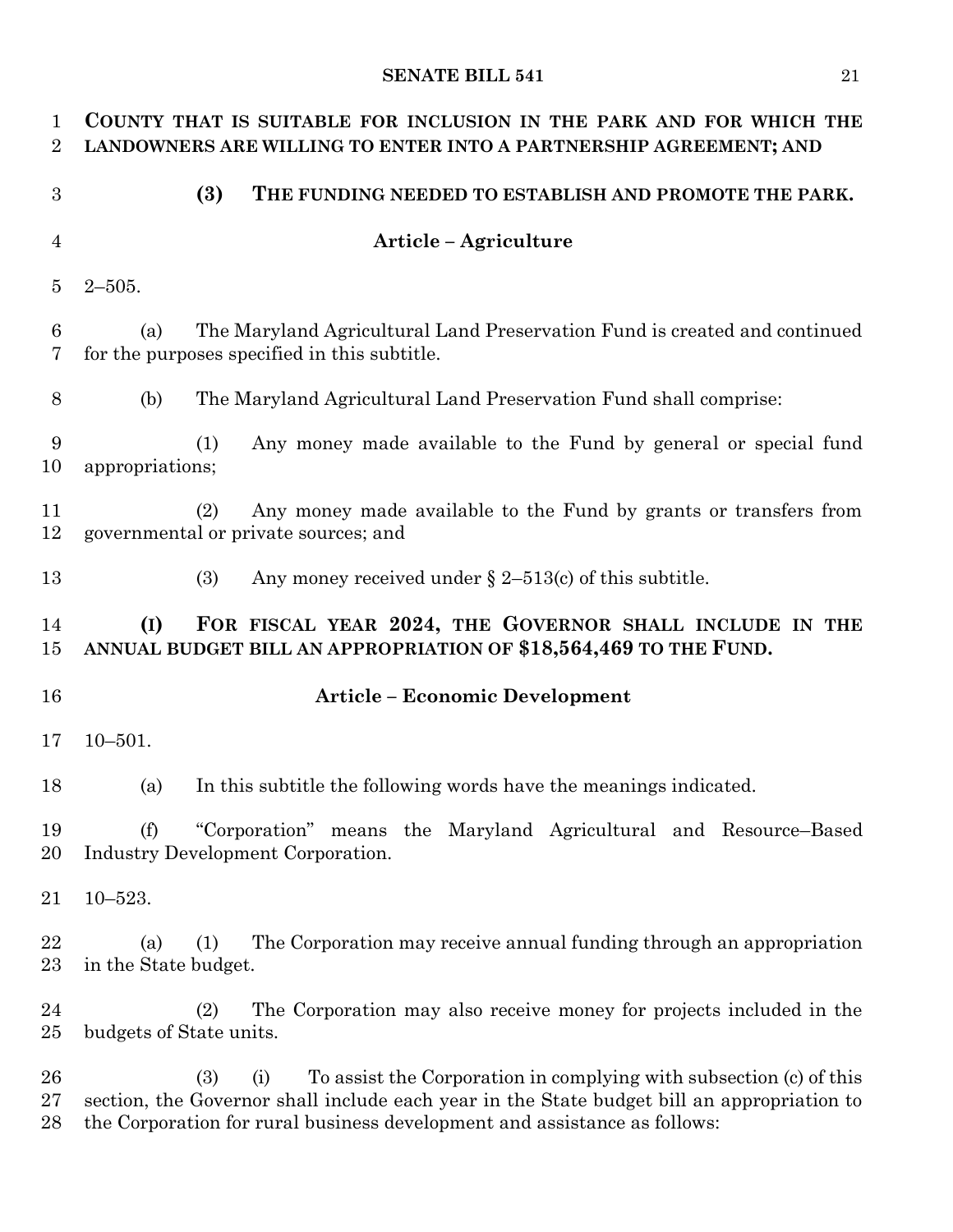|                  | $\bf 22$                                                                            |                               |      | <b>SENATE BILL 541</b>                                                                                                                                                                  |  |
|------------------|-------------------------------------------------------------------------------------|-------------------------------|------|-----------------------------------------------------------------------------------------------------------------------------------------------------------------------------------------|--|
| $\mathbf{1}$     |                                                                                     |                               | 1.   | for fiscal year $2021, $2,875,000$ ; and                                                                                                                                                |  |
| $\overline{2}$   |                                                                                     |                               | 2.   | for each of the fiscal years $2022$ through $2025$ , $2735,000$ .                                                                                                                       |  |
| $\boldsymbol{3}$ |                                                                                     | (ii)                          | 1.   | [In] EXCEPT AS PROVIDED IN SUBSUBPARAGRAPH 2                                                                                                                                            |  |
| $\overline{4}$   |                                                                                     |                               |      | OF THIS SUBPARAGRAPH, IN addition to any money provided under subparagraph (i) of                                                                                                       |  |
| $\bf 5$<br>6     |                                                                                     |                               |      | this paragraph, the Governor may include each year in the State budget bill an<br>appropriation to the Corporation in an amount not exceeding \$5,000,000 for rural land                |  |
| 7                | acquisition and easement programs, including programs to assist young and beginning |                               |      |                                                                                                                                                                                         |  |
| 8                | farmers.                                                                            |                               |      |                                                                                                                                                                                         |  |
| 9                |                                                                                     |                               | 2.   | FOR FISCAL YEAR 2024, THE GOVERNOR SHALL                                                                                                                                                |  |
| 10               |                                                                                     |                               |      | INCLUDE IN THE ANNUAL BUDGET BILL A GENERAL FUND APPROPRIATION IN THE                                                                                                                   |  |
| 11<br>12         |                                                                                     | FARMLAND ACQUISITION PROGRAM. |      | AMOUNT OF \$10,000,000 TO THE CORPORATION FOR THE NEXT GENERATION                                                                                                                       |  |
| 13               | <b>Article - State Finance and Procurement</b>                                      |                               |      |                                                                                                                                                                                         |  |
| 14               | $6 - 226.$                                                                          |                               |      |                                                                                                                                                                                         |  |
| 15               | (a)                                                                                 | (2)<br>(i)                    |      | Notwithstanding any other provision of law, and unless                                                                                                                                  |  |
| 16<br>17         |                                                                                     |                               |      | inconsistent with a federal law, grant agreement, or other federal requirement or with the<br>terms of a gift or settlement agreement, net interest on all State money allocated by the |  |
| 18               |                                                                                     |                               |      | State Treasurer under this section to special funds or accounts, and otherwise entitled to                                                                                              |  |
| 19               |                                                                                     |                               |      | receive interest earnings, as accounted for by the Comptroller, shall accrue to the General                                                                                             |  |
| 20               | Fund of the State.                                                                  |                               |      |                                                                                                                                                                                         |  |
| 21               |                                                                                     | (ii)                          |      | The provisions of subparagraph (i) of this paragraph do not apply                                                                                                                       |  |
|                  | 22 to the following funds:                                                          |                               |      |                                                                                                                                                                                         |  |
| 23               |                                                                                     |                               | 144. | the Health Equity Resource Community Reserve Fund;                                                                                                                                      |  |
| 24               | [and]                                                                               |                               |      |                                                                                                                                                                                         |  |
| 25               |                                                                                     |                               | 145. | the Access to Counsel in Evictions Special Fund;                                                                                                                                        |  |
| 26               |                                                                                     |                               |      | 146. THE PARK SYSTEM CRITICAL MAINTENANCE FUND;                                                                                                                                         |  |
| $27\,$           | <b>AND</b>                                                                          |                               |      |                                                                                                                                                                                         |  |
|                  |                                                                                     |                               |      |                                                                                                                                                                                         |  |
| 28<br>29         | <b>ACQUISITION FUND.</b>                                                            |                               |      | 147. THE PARK SYSTEM CAPITAL IMPROVEMENTS AND                                                                                                                                           |  |
|                  |                                                                                     |                               |      |                                                                                                                                                                                         |  |
| 30               | $13 - 109.$                                                                         |                               |      |                                                                                                                                                                                         |  |
| 31               | (a)                                                                                 |                               |      | In this section, "small procurement" means a procurement for which:                                                                                                                     |  |
| $32\,$           |                                                                                     | (1)                           |      | a unit spends \$50,000 or less;                                                                                                                                                         |  |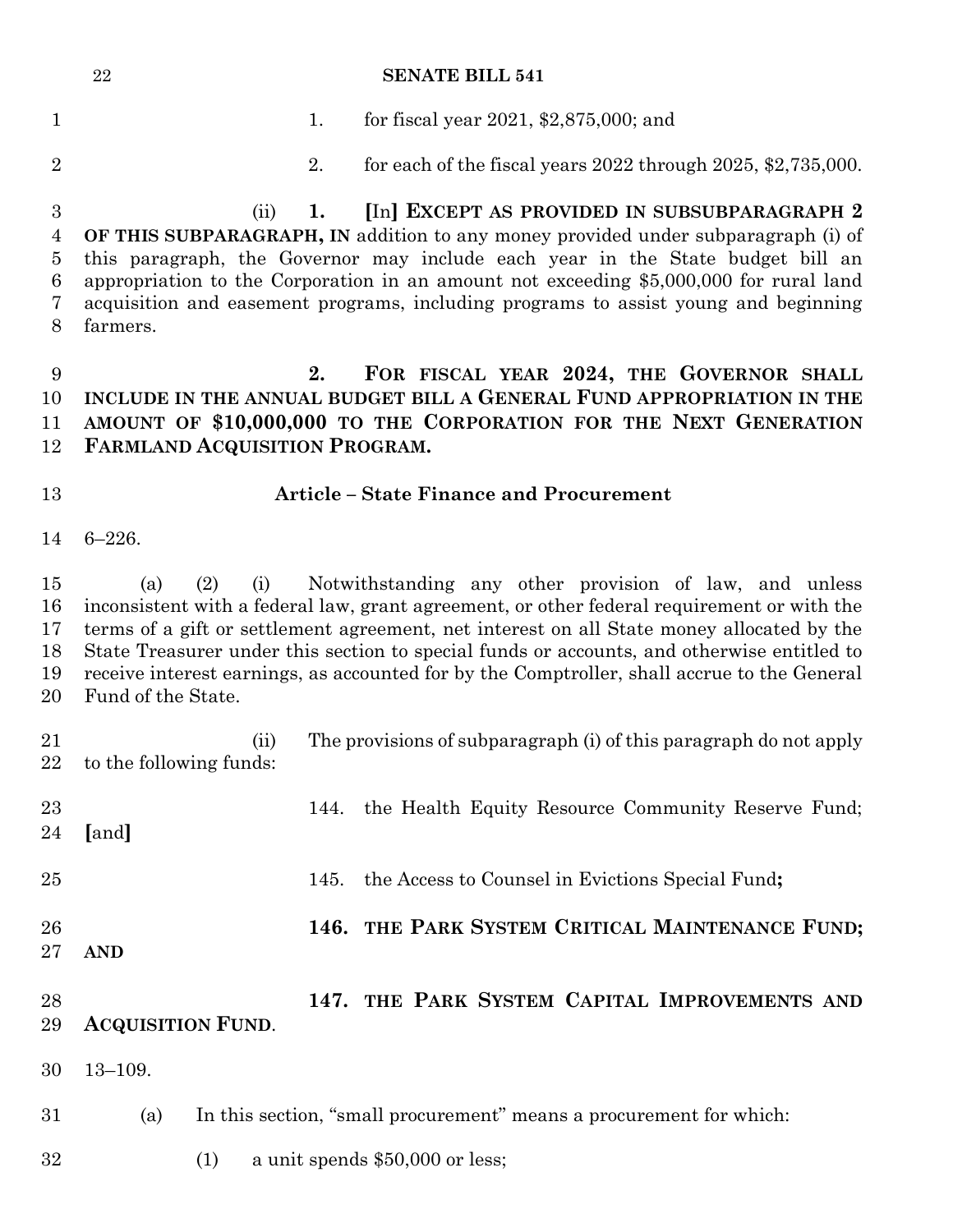(2) a contractor provides services subject to § 11–202(3) of this article for expected annual revenues of \$50,000 or less;

 (3) the Department of General Services or the Department of Transportation is seeking to award a procurement contract for a construction with a value that is \$100,000 or less; **[**or**]**

# (4) **THE DEPARTMENT OF NATURAL RESOURCES IS SEEKING TO AWARD A PROCUREMENT CONTRACT FOR CAPITAL PROJECTS OR MAINTENANCE WITH A VALUE THAT IS \$100,000 OR LESS; OR**

 **(5)** for purposes of administering Title 29, Subtitle 1 of the State Personnel and Pensions Article, the State Retirement Agency spends \$50,000 or less during a fiscal year for:

 (i) expenses related to independent medical evaluations by a physician; and

 (ii) any expenses related to testimony by the physician at administrative hearings on behalf of the Agency.

 (b) A unit may make small procurements in accordance with the regulations of primary procurement units.

 (c) A primary procurement unit may not create a small procurement by artificial division of a procurement.

- 20 (d) Any regulation of a primary procurement unit to govern small procurements:
- 21 (1) shall provide for a simplified administrative procedure;
- (2) shall be consistent with the basic intent of this Division II; and
- (3) may not be disadvantageous economically to the State.
- (e) At least every 3 years, the Board shall:
- (1) review the prevailing costs of labor and materials; and

 (2) if warranted by changes in cost, recommend to the General Assembly appropriate adjustments in the ceiling for a small procurement.

## **Article – Tax – Property**

13–209.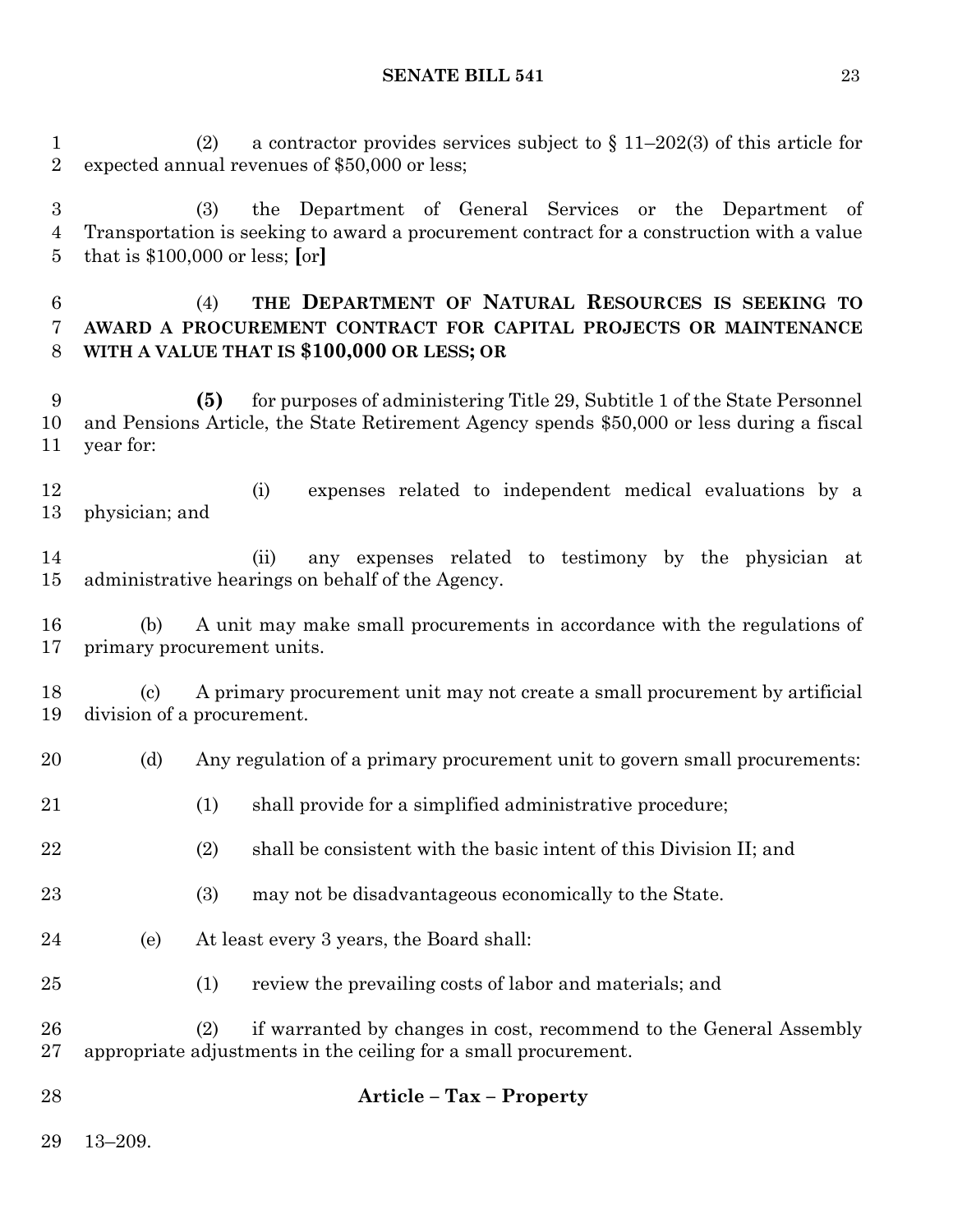(g) (1) **[**(i) For each of fiscal years 2018, 2019, 2020, 2021, and 2022, the Governor shall include in the budget bill a General Fund appropriation in the amount of \$2,500,000 to the Maryland Agricultural and Resource–Based Industry Development Corporation for the Next Generation Farmland Acquisition Program authorized under § 10–523(a)(3)(ii) of the Economic Development Article.

 (ii) The appropriation required under subparagraph (i) of this paragraph:

 1. represents reimbursement for 13.9% of the cumulative amount appropriated or transferred from the special fund to the General Fund for fiscal year 2006; and

 2. is not subject to the provisions of subsections (a) through (f) of this section.

 (2) (i) 1. The Governor shall include in the annual budget bill for fiscal year 2021 a General Fund appropriation to the special fund in the amount of \$5,690,501.**]**

 **[**2.**] (I)** The Governor shall include in **[**each of**]** the annual budget **[**bills**] BILL** for fiscal **[**years 2022 and**] YEAR** 2023 a General Fund appropriation to the special fund in the amount of \$12,500,000.

 **[**3. The Governor shall include in the annual budget bill for fiscal year 2024 a General Fund appropriation to the special fund in the amount of \$6,809,499.**]**

 (ii) The **[**appropriations**] APPROPRIATION** required under subparagraph (i) of this paragraph:

 1. **[**are**] IS** not subject to the provisions of subsections (a), (b), (c), and (f) of this section;

 2. shall be allocated as provided in subsection (d) of this section and § 5–903 of the Natural Resources Article; and

28 3. shall be reduced by the amount of any appropriation from the General Fund to the special fund that:

 A. exceeds the required appropriation under this paragraph; and B. is identified as an appropriation for reimbursement under

this paragraph.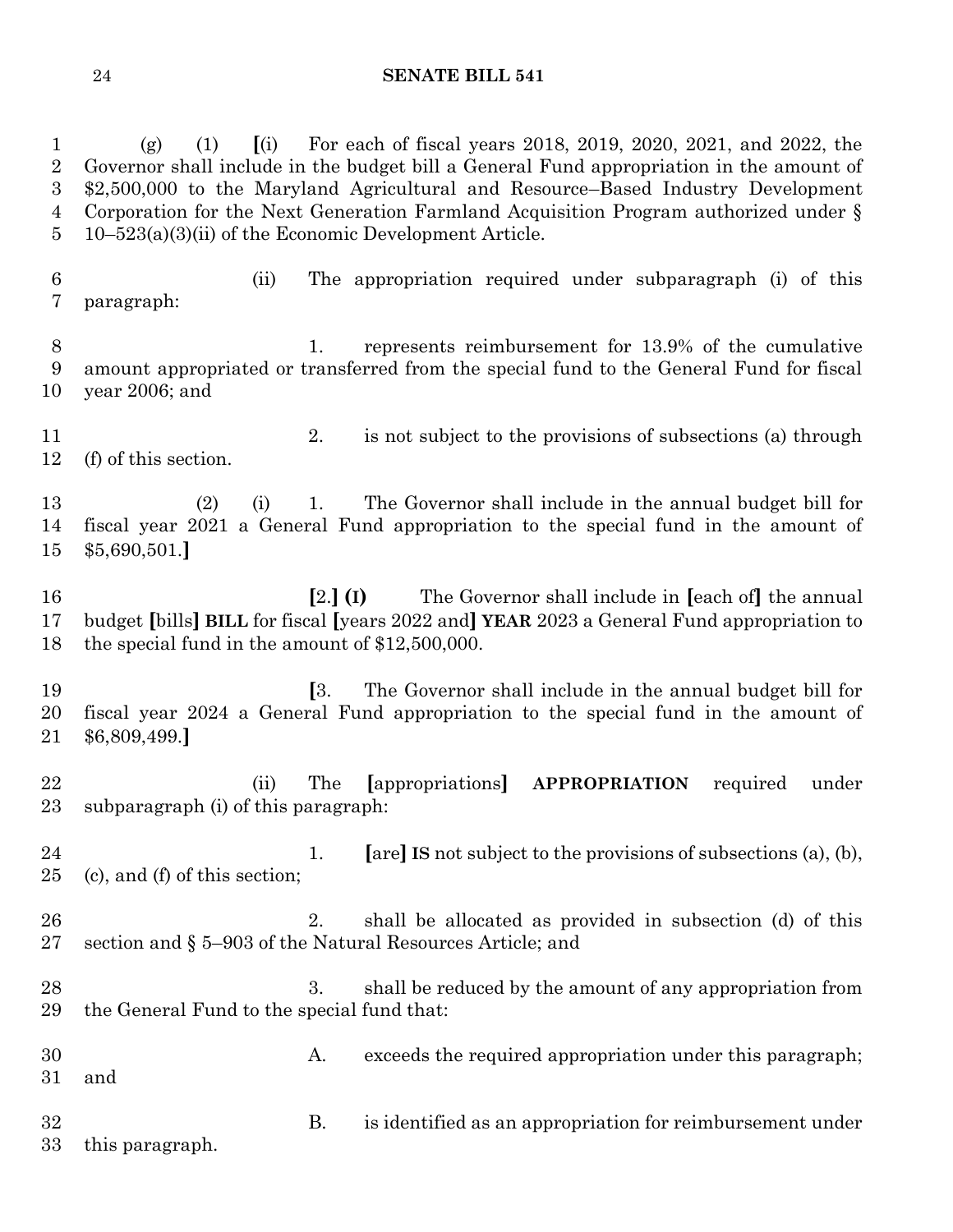**[**(3)**] (2)** (i) **[**1.**]** The Governor shall include in **[**each of**]** the annual budget **[**bills**] BILL** for fiscal year **[**2019 and fiscal years**]** 2023 **[**through 2026**]** a General Fund appropriation to the special fund in the amount of \$6,000,000 **[**and for fiscal year 2027 a General Fund appropriation to the special fund in the amount of \$4,000,000**]** for park development and the critical maintenance of State projects located on lands managed by the Department of Natural Resources for public purposes. **[**2. The Governor shall include in the annual budget bill for fiscal year 2022 only a General Fund appropriation to the special fund in the amount of \$21,930,475 for the critical maintenance of State projects located on lands managed by the Department of Natural Resources for public purposes.**]** (ii) The **[**appropriations**] APPROPRIATION** required under subparagraph (i) of this paragraph: 1. **[**are**] IS** not subject to the provisions of subsections (a), (b), (c), and (f) of this section; **AND** 2. **[**shall be made until the cumulative total amount appropriated under subparagraph (i) of this paragraph is equal to \$55,930,475; and 3.**]** shall be reduced by the amount of any appropriation from the General Fund to the special fund that: 19 A. exceeds the required appropriation under this paragraph; B. is identified as an appropriation for reimbursement under this paragraph; and C. supplements rather than supplants the Department of Natural Resources funding for the critical maintenance of State projects on State lands, based on the average critical maintenance budget of the 10 years preceding the appropriation. **[**(4)**] (3)** (i) 1. **[**Subject to subparagraph (ii) of this paragraph, the Governor shall appropriate from the General Fund to the special fund \$119,800,225, which equals the cumulative amount of the appropriations or transfers from the special fund to the General Fund for fiscal years 2016, 2017, and 2018, less \$104,365,475. 2. For fiscal year 2022 only, the Governor shall include in the annual budget bill a General Fund appropriation in the amount of \$1,200,000 to the State Lakes Protection and Restoration Fund established under § 8–205 of the Natural Resources Article to be used only to fund a pilot dredging project at Deep Creek Lake, which is not required to be matched by local funds.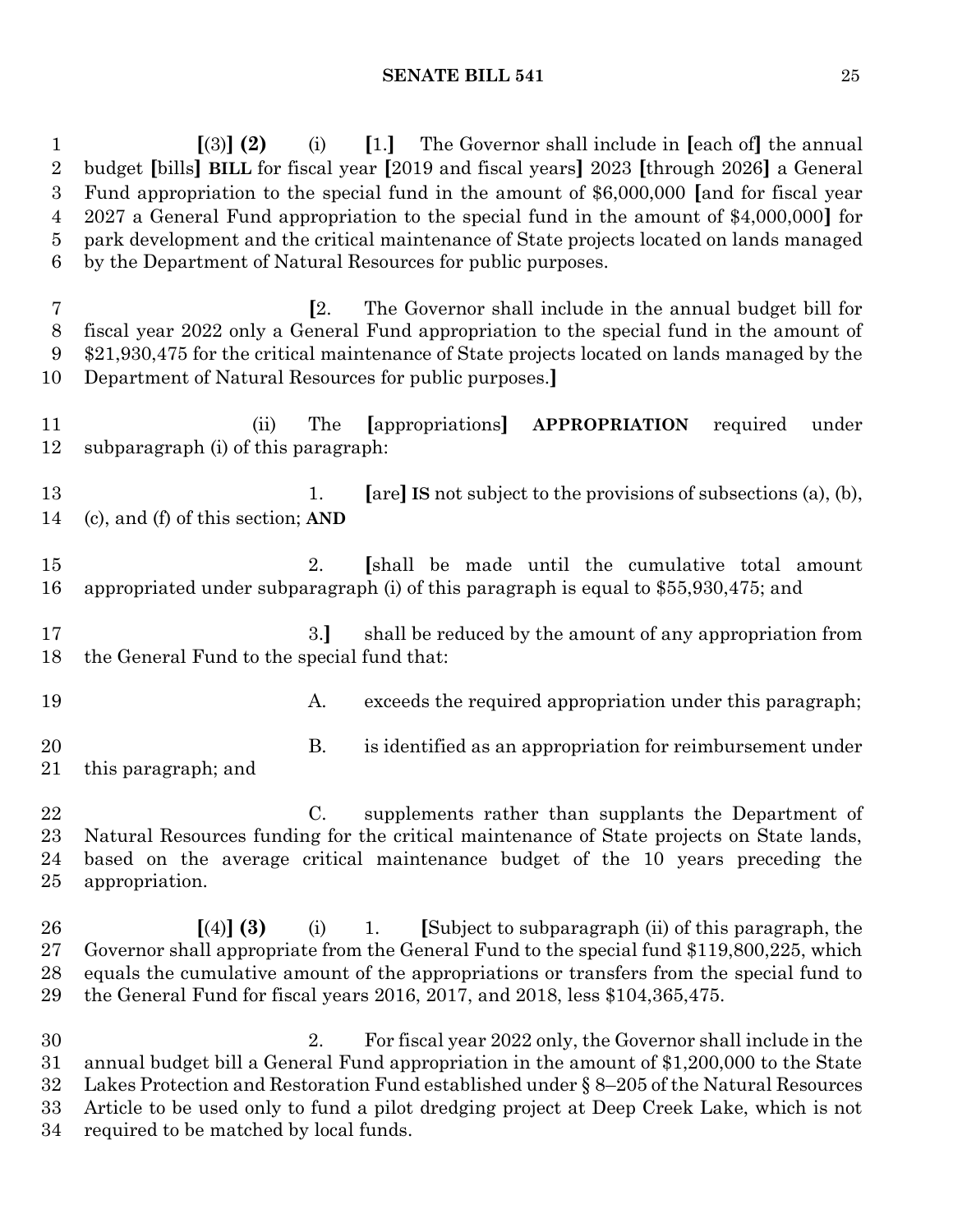3.**]** For **[**each of**]** fiscal **[**years**] YEAR** 2023, **[**2024, 2025, 2026, and 2027,**]** the Governor shall include in the annual budget bill a General Fund appropriation in the amount of \$2,500,000 to the Maryland Agricultural and Resource–Based Industry Development Corporation for the Next Generation Farmland Acquisition Program authorized under § 10–523(a)(3)(ii) of the Economic Development Article.

 **[**4.**] 2.** For fiscal year 2025 only, the Governor shall include in the annual budget bill a General Fund appropriation in the amount of \$2,735,000 to the Maryland Agricultural and Resource–Based Industry Development Corporation established under Title 10, Subtitle 5 of the Economic Development Article to be used as follows:

- 12 A. \$2,300,000 to support the Corporation's rural business loan programs and small matching grant programs; and
- B. \$435,000 for grants and near–equity investments to:
- I. support the creation or expansion of agricultural product aggregation and storage sites; and
- II. facilitate participation in the Certified Local Farm Enterprise Program.
- (ii) **[**The Governor shall appropriate at least: 1. \$8,230,475 on or before June 30, 2022; 2. an additional \$37,986,900 on or before June 30, 2026; 3. an additional \$48,221,900 on or before June 30, 2030; and 4. an additional \$25,360,950 on or before June 30, 2031. (iii)**]** The appropriations required under **[**subparagraphs**] SUBPARAGRAPH** (i) **[**and (ii)**]** of this paragraph: 1. **[**represent reimbursement for the cumulative amount of any appropriation or transfer from the special fund to the General Fund for fiscal years 2016, 2017, and 2018, less \$104,365,475; 29 2.] are not subject to the provisions of subsections (a), (b), (c), and (f) of this section; **[**3.**] 2.**Shall be allocated as provided in subsection (d) of this section and § 5–903 of the Natural Resources Article; **AND**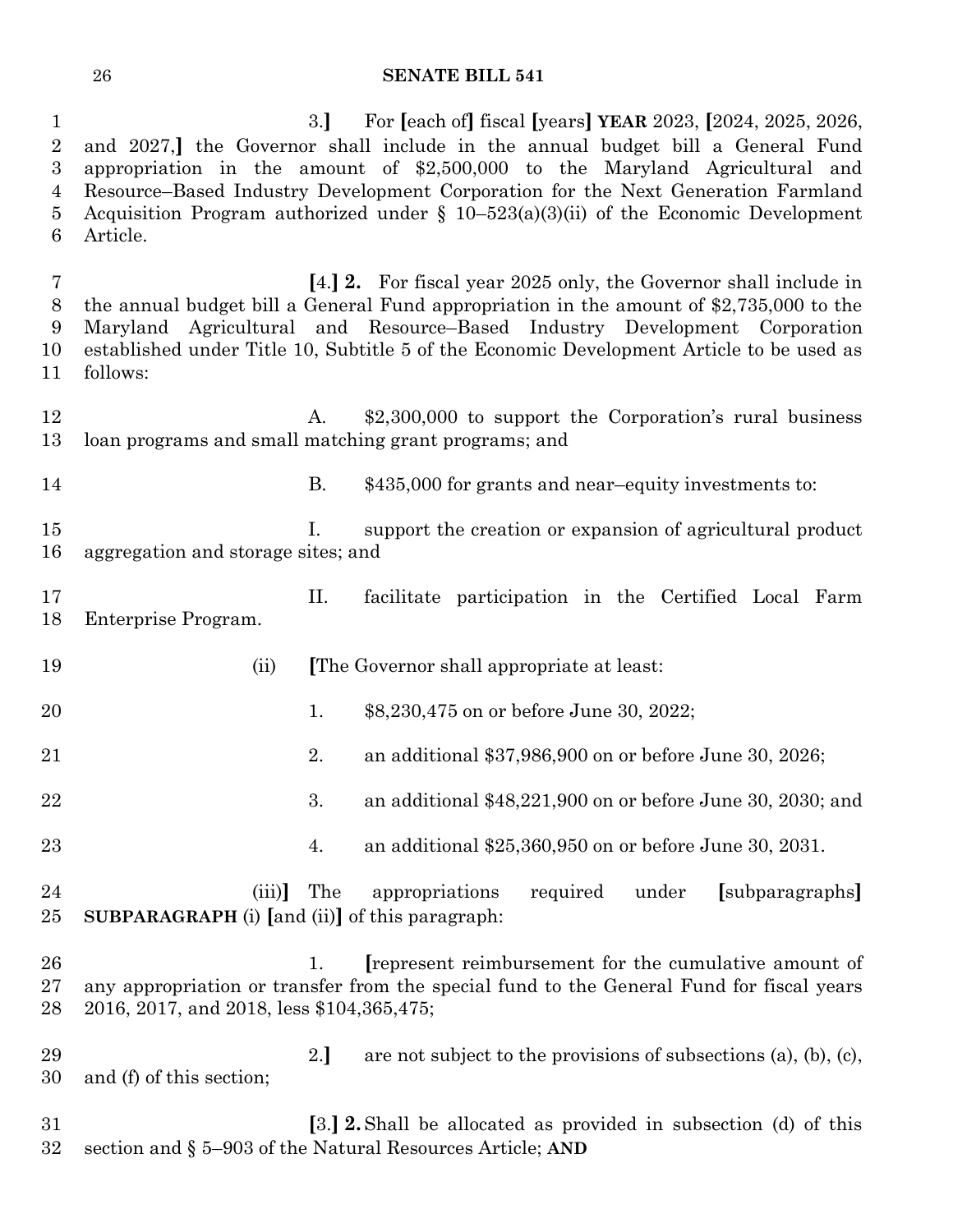| $\mathbf{1}$<br>$\overline{2}$<br>$\boldsymbol{3}$<br>4 | Shall be made until the cumulative total appropriated<br>[4]<br>under subparagraphs (i) and (ii) of this paragraph is equal to the cumulative amount of any<br>appropriation or transfer from the special fund to the General Fund for fiscal years 2016,<br>2017, and 2018, less \$104,365,475; and                                                                                                                                                                                                                                                                                                                                                                                                              |
|---------------------------------------------------------|-------------------------------------------------------------------------------------------------------------------------------------------------------------------------------------------------------------------------------------------------------------------------------------------------------------------------------------------------------------------------------------------------------------------------------------------------------------------------------------------------------------------------------------------------------------------------------------------------------------------------------------------------------------------------------------------------------------------|
| $\overline{5}$<br>6                                     | $\left[5\right]3$ .<br>shall be reduced by the amount of any appropriation<br>from the General Fund to the special fund that:                                                                                                                                                                                                                                                                                                                                                                                                                                                                                                                                                                                     |
| 7<br>8                                                  | exceeds the required appropriation under this paragraph;<br>A.<br>and                                                                                                                                                                                                                                                                                                                                                                                                                                                                                                                                                                                                                                             |
| 9<br>10                                                 | <b>B.</b><br>is identified as an appropriation for reimbursement under<br>this paragraph.                                                                                                                                                                                                                                                                                                                                                                                                                                                                                                                                                                                                                         |
| 11                                                      | <b>Article - Labor and Employment</b>                                                                                                                                                                                                                                                                                                                                                                                                                                                                                                                                                                                                                                                                             |
| 12                                                      | $9 - 207$ .                                                                                                                                                                                                                                                                                                                                                                                                                                                                                                                                                                                                                                                                                                       |
| 13<br>14<br>15<br>16                                    | A PARK SERVICES ASSOCIATE, A FOREST RANGER, A PARK RANGER, A<br>(a)<br>WILDLIFE RANGER, A registered crew member, a paid law enforcement employee, or an<br>individual engaged for fire fighting by the Department of Natural Resources is a covered<br>employee.                                                                                                                                                                                                                                                                                                                                                                                                                                                 |
| 17<br>18<br>19                                          | Notwithstanding $\S$ 9-203 of this subtitle, an individual engaged for fire<br>(b)<br>fighting who otherwise would be a covered employee under subsection (a) of this section is<br>a covered employee even if the fire fighting takes place outside of the State.                                                                                                                                                                                                                                                                                                                                                                                                                                                |
| 20<br>21<br>22                                          | Notwithstanding $\S 9-205$ of this subtitle, an individual who otherwise would<br>$\left( \mathrm{c}\right)$<br>be a covered employee under subsection (a) of this section is a covered employee even if<br>engaged temporarily or part time.                                                                                                                                                                                                                                                                                                                                                                                                                                                                     |
| 23<br>24                                                | For the purpose of this title, the Department of Natural Resources is the<br>(d)<br>employer of an individual who is a covered employee under this section.                                                                                                                                                                                                                                                                                                                                                                                                                                                                                                                                                       |
| 25                                                      | $9 - 503.$                                                                                                                                                                                                                                                                                                                                                                                                                                                                                                                                                                                                                                                                                                        |
| 26<br>27<br>28<br>29<br>30<br>31<br>32<br>33            | A PARK SERVICES ASSOCIATE, FOREST RANGER, PARK RANGER,<br>(a)<br>WILDLIFE RANGER, paid firefighter, paid fire fighting instructor, paid rescue squad<br>member, paid advanced life support unit member, or sworn member of the Office of the<br>State Fire Marshal employed by an airport authority, a county, a fire control district, a<br>municipality, or the State or a volunteer firefighter, volunteer fire fighting instructor,<br>volunteer rescue squad member, or volunteer advanced life support unit member who is a<br>covered employee under $\S 9-234$ of this title is presumed to have an occupational disease<br>that was suffered in the line of duty and is compensable under this title if: |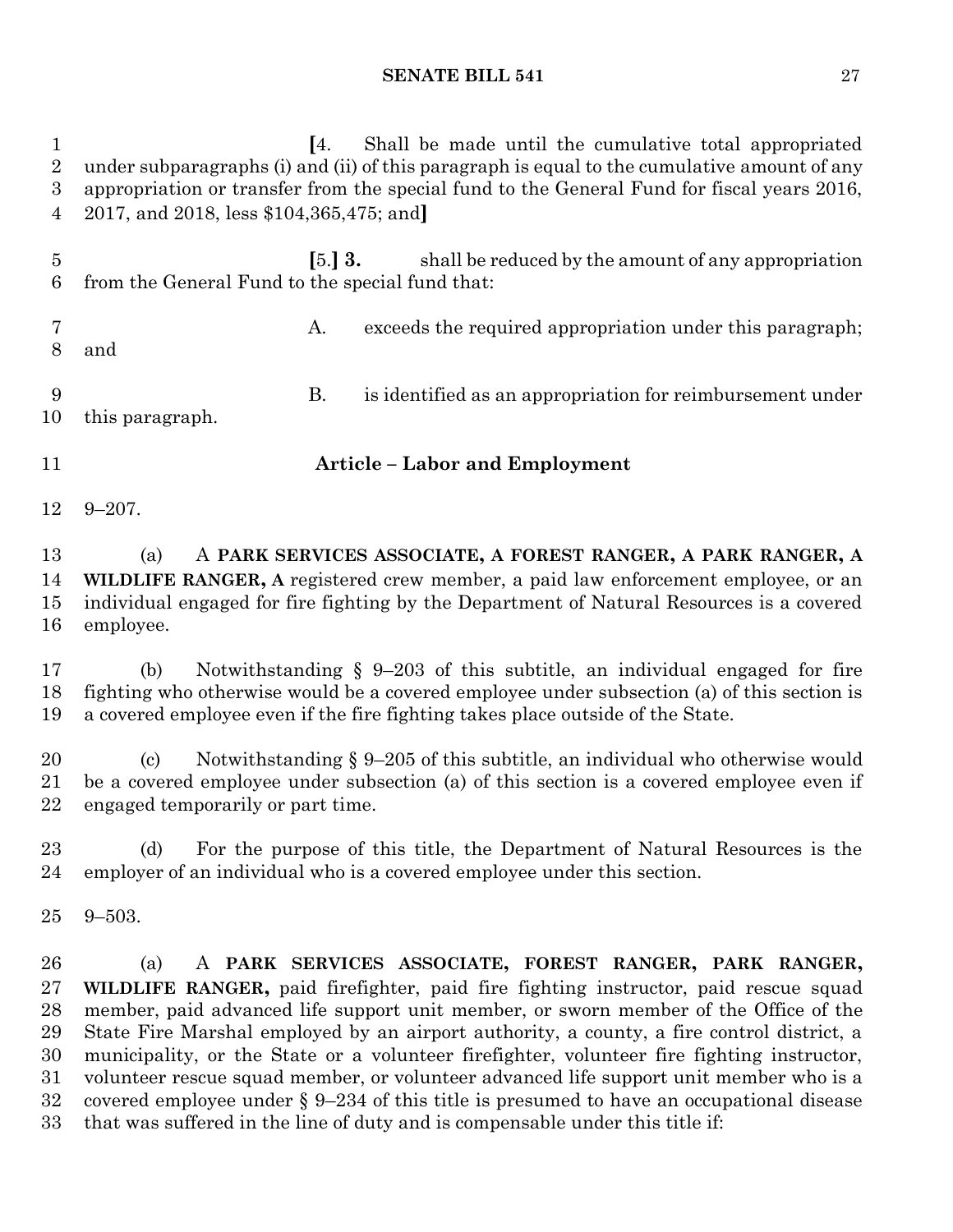(1) the individual has heart disease, hypertension, or lung disease;

 (2) the heart disease, hypertension, or lung disease results in partial or total disability or death; and

 (3) in the case of a volunteer firefighter, volunteer fire fighting instructor, volunteer rescue squad member, or volunteer advanced life support unit member, the individual has met a suitable standard of physical examination before becoming a firefighter, fire fighting instructor, rescue squad member, or advanced life support unit member.

 (b) (1) A paid police officer employed by an airport authority, a county, the Maryland–National Capital Park and Planning Commission, a municipality, or the State, a deputy sheriff of Montgomery County, or, subject to paragraph (2) of this subsection, a deputy sheriff of Anne Arundel County, Anne Arundel County detention officer, deputy sheriff of Baltimore City, Montgomery County correctional officer, Prince George's County deputy sheriff, Prince George's County correctional officer, or deputy sheriff of Allegany County is presumed to be suffering from an occupational disease that was suffered in the line of duty and is compensable under this title if:

 (i) the police officer, deputy sheriff, or correctional officer is suffering from heart disease or hypertension; and

 (ii) the heart disease or hypertension results in partial or total disability or death.

 (2) (i) A deputy sheriff of Anne Arundel County, Anne Arundel County detention officer, deputy sheriff of Baltimore City, Montgomery County correctional officer, Prince George's County deputy sheriff, or Prince George's County correctional officer is entitled to the presumption under this subsection only to the extent that the individual suffers from heart disease or hypertension that is more severe than the individual's heart disease or hypertension condition existing prior to the individual's employment as a deputy sheriff of Anne Arundel County, Anne Arundel County detention officer, deputy sheriff of Baltimore City, Montgomery County correctional officer, Prince George's County deputy sheriff, or Prince George's County correctional officer.

 (ii) To be eligible for the presumption under this subsection, a deputy sheriff of Anne Arundel County, Anne Arundel County detention officer, deputy sheriff of Baltimore City, Montgomery County correctional officer, Prince George's County deputy sheriff, or Prince George's County correctional officer, as a condition of employment, shall submit to a medical examination to determine any heart disease or hypertension condition existing prior to the individual's employment as a deputy sheriff of Anne Arundel County, Anne Arundel County detention officer, deputy sheriff of Baltimore City, Montgomery County correctional officer, Prince George's County deputy sheriff, or Prince George's County correctional officer.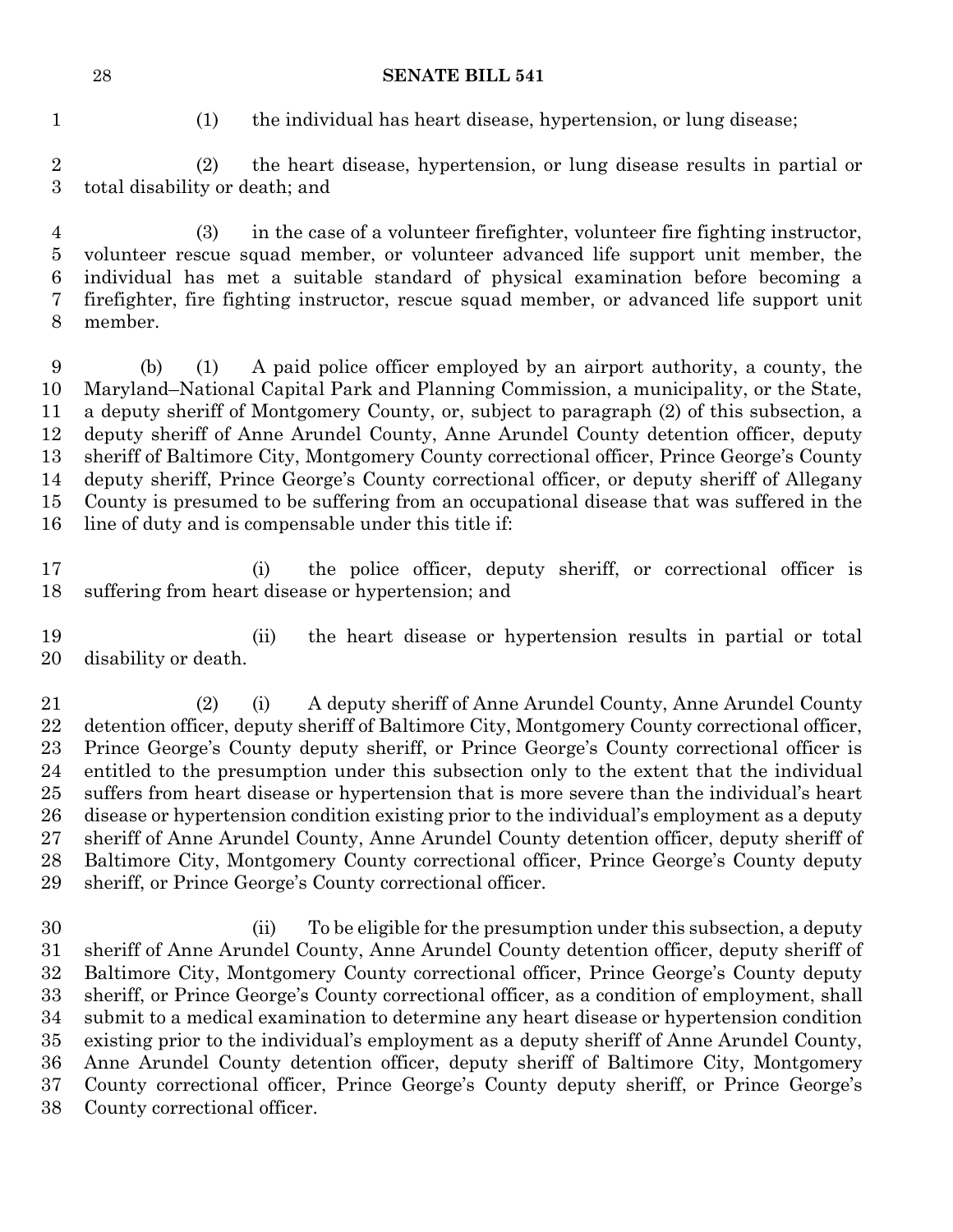(c) A **PARK SERVICES ASSOCIATE, FOREST RANGER, PARK RANGER, WILDLIFE RANGER,** paid firefighter, paid fire fighting instructor, paid rescue squad member, paid advanced life support unit member, or a sworn member of the Office of the State Fire Marshal employed by an airport authority, a county, a fire control district, a municipality, or the State or a volunteer firefighter, volunteer fire fighting instructor, volunteer rescue squad member, or volunteer advanced life support unit member who is a covered employee under § 9–234 of this title is presumed to be suffering from an occupational disease that was suffered in the line of duty and is compensable under this title if:

 (1) the individual has leukemia or prostate, rectal, throat, multiple myeloma, non–Hodgkin's lymphoma, brain, testicular, bladder, kidney or renal cell, or breast cancer that is caused by contact with a toxic substance that the individual has encountered in the line of duty;

 (2) the individual has completed at least 10 years of cumulative service within the State as a firefighter, a fire fighting instructor, a rescue squad member, or an advanced life support unit member or in a combination of those jobs;

- 
- (3) the cancer or leukemia results in partial or total disability or death; and

 (4) in the case of a volunteer firefighter, volunteer fire fighting instructor, volunteer rescue squad member, or volunteer advanced life support unit member, the individual has met a suitable standard of physical examination before becoming a firefighter, fire fighting instructor, rescue squad member, or advanced life support unit member.

 (d) (1) A **PARK SERVICES ASSOCIATE, FOREST RANGER, PARK RANGER, WILDLIFE RANGER,** paid law enforcement employee of the Department of Natural Resources who is a covered employee under § 9–207 of this title**,** and a park police officer of the Maryland–National Capital Park and Planning Commission is presumed to have an occupational disease that was suffered in the line of duty and is compensable under this title if the **[**employee**] INDIVIDUAL**:

- 
- (i) is suffering from Lyme disease; and

 (ii) was not suffering from Lyme disease before assignment to a position that regularly places the employee in an outdoor wooded environment.

 (2) The presumption under this subsection for a park police officer of the Maryland–National Capital Park and Planning Commission shall only apply:

 (i) during the time that the park police officer is assigned to a position that regularly places the park police officer in an outdoor wooded environment; and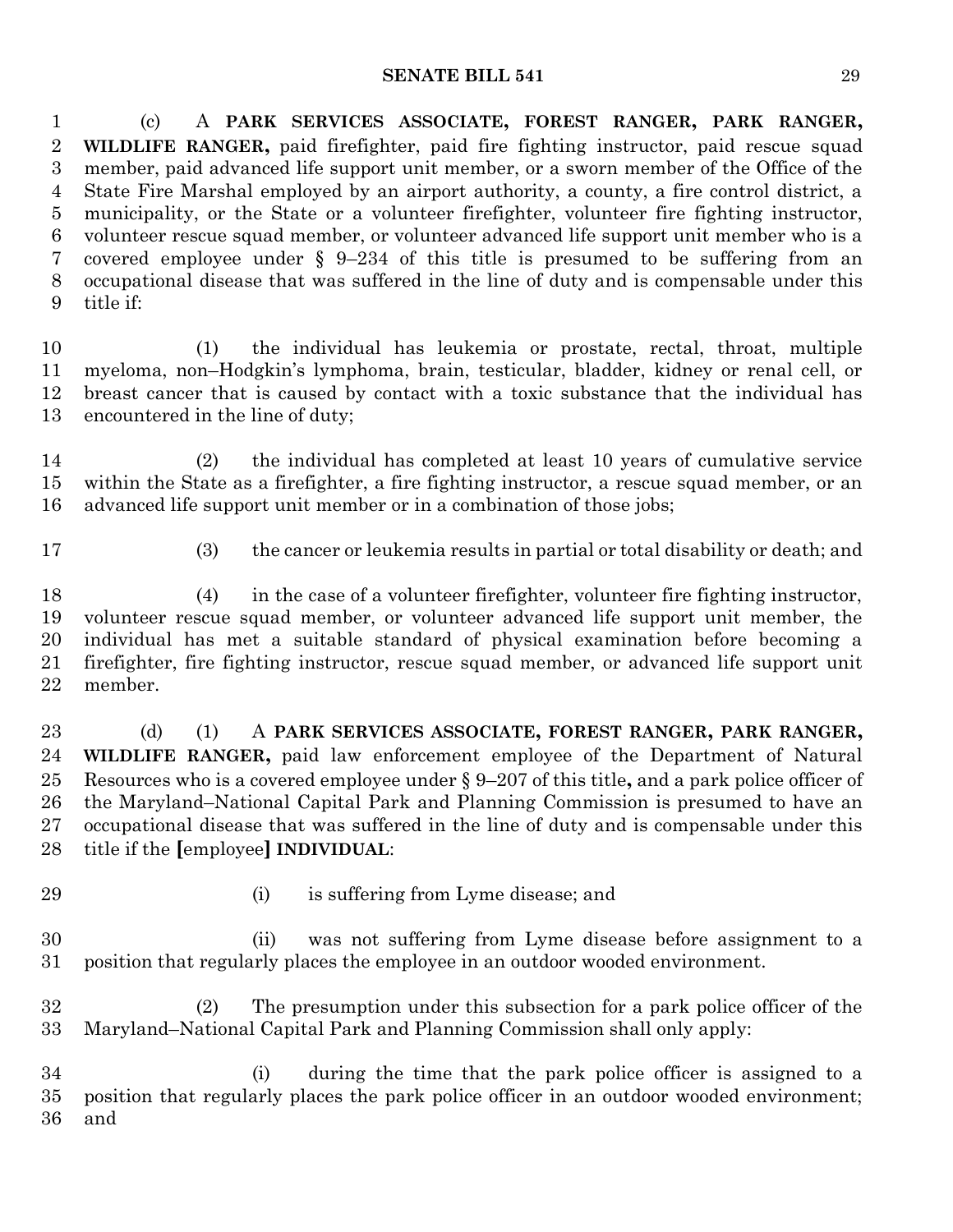(ii) for 3 years after the last date that the park police officer was assigned by the Maryland–National Capital Park and Planning Commission to a position that regularly placed the officer in an outdoor wooded environment.

 (e) (1) Except as provided in paragraph (2) of this subsection, any paid firefighter, paid fire fighting instructor, sworn member of the Office of the State Fire Marshal, paid police officer, **PARK SERVICES ASSOCIATE, FOREST RANGER, PARK RANGER, WILDLIFE RANGER,** paid law enforcement employee of the Department of Natural Resources, deputy sheriff of Anne Arundel County, Anne Arundel County detention officer, park police officer of the Maryland–National Capital Park and Planning Commission, deputy sheriff of Montgomery County, deputy sheriff of Baltimore City, Montgomery County correctional officer, deputy sheriff of Prince George's County, or Prince George's County correctional officer who is eligible for benefits under subsection (a), (b), (c), or (d) of this section or the dependents of those individuals shall receive the benefits in addition to any benefits that the individual or the dependents of the individual are entitled to receive under the retirement system in which the individual was a participant at the time of the claim.

 (2) The benefits received under this title shall be adjusted so that the weekly total of those benefits and retirement benefits does not exceed the weekly salary that was paid to **[**the paid law enforcement employee of the Department of Natural Resources, a park police officer of the Maryland–National Capital Park and Planning Commission, firefighter, fire fighting instructor, sworn member of the Office of the State Fire Marshal, police officer, deputy sheriff, Prince George's County or Montgomery County correctional officer, or Anne Arundel County detention officer**] AN INDIVIDUAL SPECIFIED UNDER PARAGRAPH (1) OF THIS SUBSECTION**.

## **Article – Tax – General**

10–209.

| 27       | (a)                            | (1) | In this section the following words have the meanings indicated. |    |                                                                |
|----------|--------------------------------|-----|------------------------------------------------------------------|----|----------------------------------------------------------------|
| 28       |                                | (2) |                                                                  |    | "Correctional officer" means an individual who:                |
| 29       |                                |     | (i)                                                              |    | was employed in:                                               |
| 30<br>31 | Correctional Services Article; |     |                                                                  | 1. | a State correctional facility, as defined in $\S$ 1–101 of the |
| 32<br>33 | Correctional Services Article; |     |                                                                  | 2. | a local correctional facility, as defined in $\S$ 1–101 of the |
| 34<br>35 | Services Article; or           |     |                                                                  | 3. | a juvenile facility included in $\S$ 9-226 of the Human        |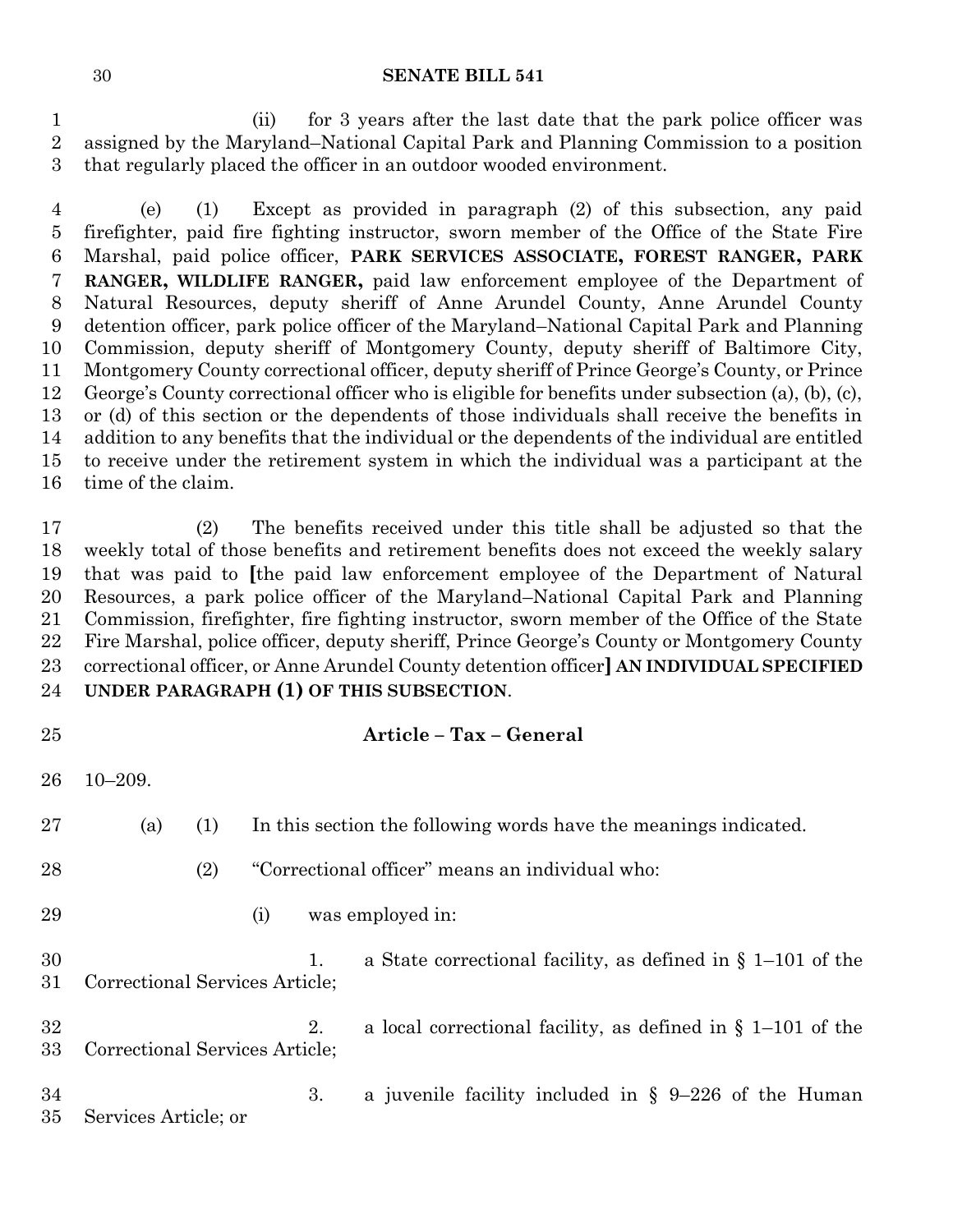4. a facility of the United States that is equivalent to a State 2 or local correctional facility or a juvenile facility included in § 9–226 of the Human Services Article; and (ii) is eligible to receive retirement income attributable to the individual's employment under item (i) of this paragraph. (3) "Emergency services personnel" means emergency medical technicians or paramedics. (4) (i) "Employee retirement system" means a plan: 1. established and maintained by an employer for the benefit of its employees; and 11 2. qualified under  $\S 401(a)$ ,  $\S 403$ , or  $\S 457(b)$  of the Internal Revenue Code. (ii) "Employee retirement system" does not include: 14 1. an individual retirement account or annuity under § 408 of the Internal Revenue Code; 16 2. a Roth individual retirement account under § 408A of the Internal Revenue Code; 3. a rollover individual retirement account; 4. a simplified employee pension under Internal Revenue Code § 408(k); or 21 5. an ineligible deferred compensation plan under § 457(f) of the Internal Revenue Code.

 (b) Subject to subsections (d) and (e) of this section, to determine Maryland adjusted gross income, if, on the last day of the taxable year, a resident is at least 65 years old or is totally disabled or the resident's spouse is totally disabled, or the resident is at least 55 years old and is a retired **PARK SERVICES ASSOCIATE, FOREST RANGER, PARK RANGER, WILDLIFE RANGER,** correctional officer, law enforcement officer, or fire, rescue, or emergency services personnel of the United States, the State, or a political subdivision of the State, an amount is subtracted from federal adjusted gross income equal to the lesser of:

 (1) the cumulative or total annuity, pension, or endowment income from an employee retirement system included in federal adjusted gross income; or